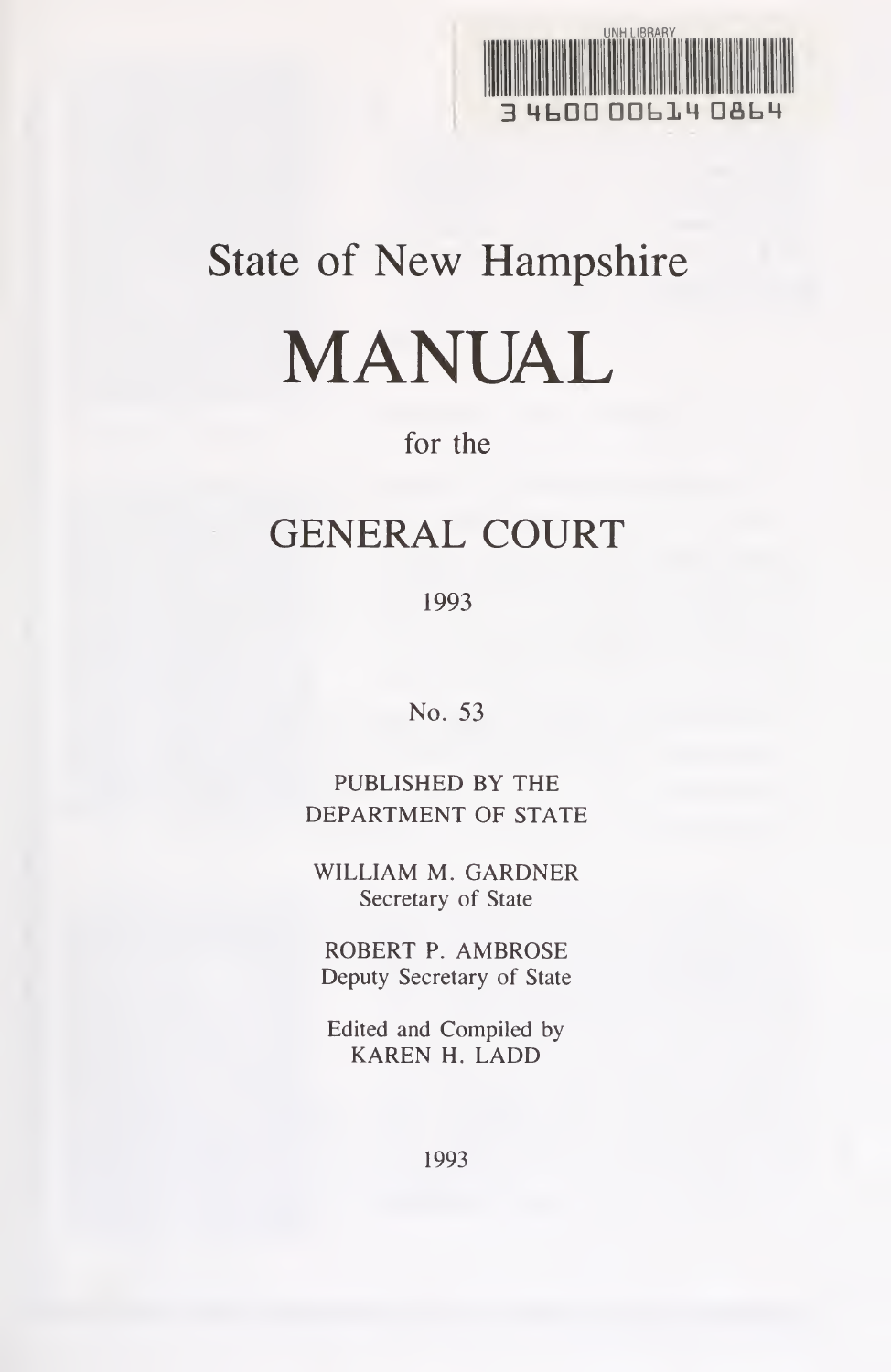# GOVERNOR: COUNTY SUMMARY

|              | Republican  |         |        |         |               |  |  |
|--------------|-------------|---------|--------|---------|---------------|--|--|
|              | Dupont, Jr. | Fisteag | Hager  | Merrill | <b>Newton</b> |  |  |
| Belknap      | 1,570       | 41      | 1,272  | 3.573   | 153           |  |  |
| Carroll      | 1.204       | 50      | 1.612  | 3.411   | 80            |  |  |
| Cheshire     | 1.179       | 80      | 2,015  | 2.674   | 139           |  |  |
| Coos         | 566         | 42      | 526    | 1.502   | 54            |  |  |
| Grafton      | 1.366       | 49      | 1.950  | 4.805   | 175           |  |  |
| Hillsborough | 5.863       | 247     | 5,635  | 19,061  | 470           |  |  |
| Merrimack    | 2.472       | 85      | 4,737  | 8,306   | 158           |  |  |
| Rockingham   | 6,466       | 149     | 4.525  | 12.940  | 397           |  |  |
| Strafford    | 4.185       | 35      | 1.275  | 2,712   | 88            |  |  |
| Sullivan     | 659         | 37      | 895    | 1.825   | 62            |  |  |
| Totals       | 25,530      | 815     | 24,442 | 60,809  | 1.776         |  |  |

|              | Democratic |          |        |       | Libertarian     |
|--------------|------------|----------|--------|-------|-----------------|
|              | Arnesen    | D'Amours | Helms  | Luce  | Warburton       |
| Belknap      | 1.431      | 866      | 1.047  | 36    | 10              |
| Carroll      | 1,186      | 462      | 386    | 37    | 12              |
| Cheshire     | 4,050      | 487      | 915    | 55    | 9               |
| Coos         | 939        | 1.067    | 594    | 6     | 5               |
| Grafton      | 4,372      | 597      | 811    | 46    | $\overline{11}$ |
| Hillsborough | 10.363     | 10.547   | 6.024  | 483   | 86              |
| Merrimack    | 5.454      | 1.754    | 4,307  | 133   | 34              |
| Rockingham   | 7,737      | 4,771    | 3,696  | 417   | 105             |
| Strafford    | 4.078      | 2.896    | 1.480  | 106   | 28              |
| Sullivan     | 2,160      | 472      | 532    | 18    | 6               |
| Totals       | 41.770     | 23.919   | 19,792 | 1,337 | 306             |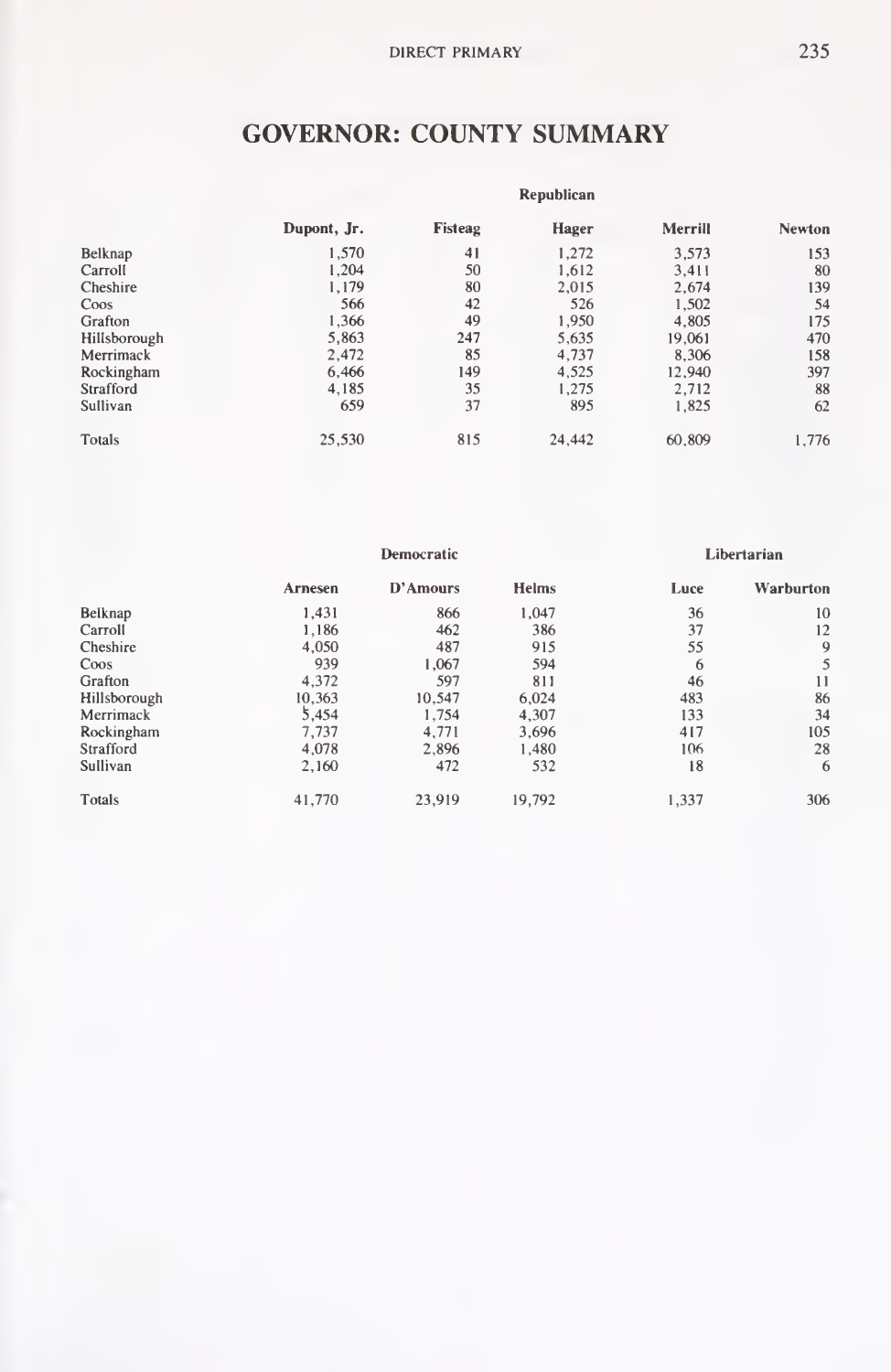# GOVERNOR: BELKNAP COUNTY

|               | <b>Kepublican</b> |         |       |         |               |  |  |
|---------------|-------------------|---------|-------|---------|---------------|--|--|
|               | Dupont, Jr.       | Fisteag | Hager | Merrill | <b>Newton</b> |  |  |
| Alton         | 216               |         | 97    | 349     | 10            |  |  |
| Barnstead     | 72                |         | 73    | 233     |               |  |  |
| Belmont       | 111               |         | 88    | 283     | 10            |  |  |
| Center Harbor | 31                |         | 38    | 86      | 4             |  |  |
| Gilford       | 256               |         | 171   | 454     | 25            |  |  |
| Gilmanton     | 85                |         | 86    | 176     | 8             |  |  |
| Laconia Wd 1  | 136               |         | 85    | 238     | 9             |  |  |
| Laconia Wd 2  | 58                |         | 51    | 124     | 5             |  |  |
| Laconia Wd 3  | 79                |         | 98    | 181     | 6             |  |  |
| Laconia Wd 4  | 41                |         | 36    | 130     | 2             |  |  |
| Laconia Wd 5  | 38                |         | 25    | 94      | 9             |  |  |
| Laconia Wd 6  | 131               |         | 97    | 207     | 10            |  |  |
| Meredith      | 164               |         | 127   | 442     | 26            |  |  |
| New Hampton   | 25                |         | 50    | 147     | 9             |  |  |
| Sanbornton    | 49                |         | 75    | 186     | 9             |  |  |
| Tilton        | 78                | 5       | 75    | 243     | 10            |  |  |
| Totals        | 1,570             | 41      | 1,272 | 3,573   | 153           |  |  |

|               | Democratic |          |       |      | Libertarian |
|---------------|------------|----------|-------|------|-------------|
|               | Arnesen    | D'Amours | Helms | Luce | Warburton   |
| Alton         | 89         | 52       | 30    | 6    |             |
| Barnstead     | 118        | 40       | 78    | 6    |             |
| Belmont       | 92         | 112      | 101   |      |             |
| Center Harbor | 35         | 25       | 19    |      |             |
| Gilford       | 175        | 93       | 107   |      |             |
| Gilmanton     | 99         | 23       | 68    |      |             |
| Laconia Wd 1  | 99         | 43       | 81    |      |             |
| Laconia Wd 2  | 33         | 58       | 52    |      | 0           |
| Laconia Wd 3  | 92         | 54       | 78    |      | $\Omega$    |
| Laconia Wd 4  | 61         | 47       | 45    |      | 0           |
| Laconia Wd 5  | 46         | 62       | 39    |      | 0           |
| Laconia Wd 6  | 57         | 53       | 73    |      |             |
| Meredith      | 129        | 108      | 79    |      | 0           |
| New Hampton   | 108        | 12       | 37    |      |             |
| Sanbornton    | 92         | 30       | 68    |      | $\Omega$    |
| Tilton        | 106        | 54       | 92    | Ω    |             |
| Totals        | 1,431      | 866      | 1,047 | 36   | 10          |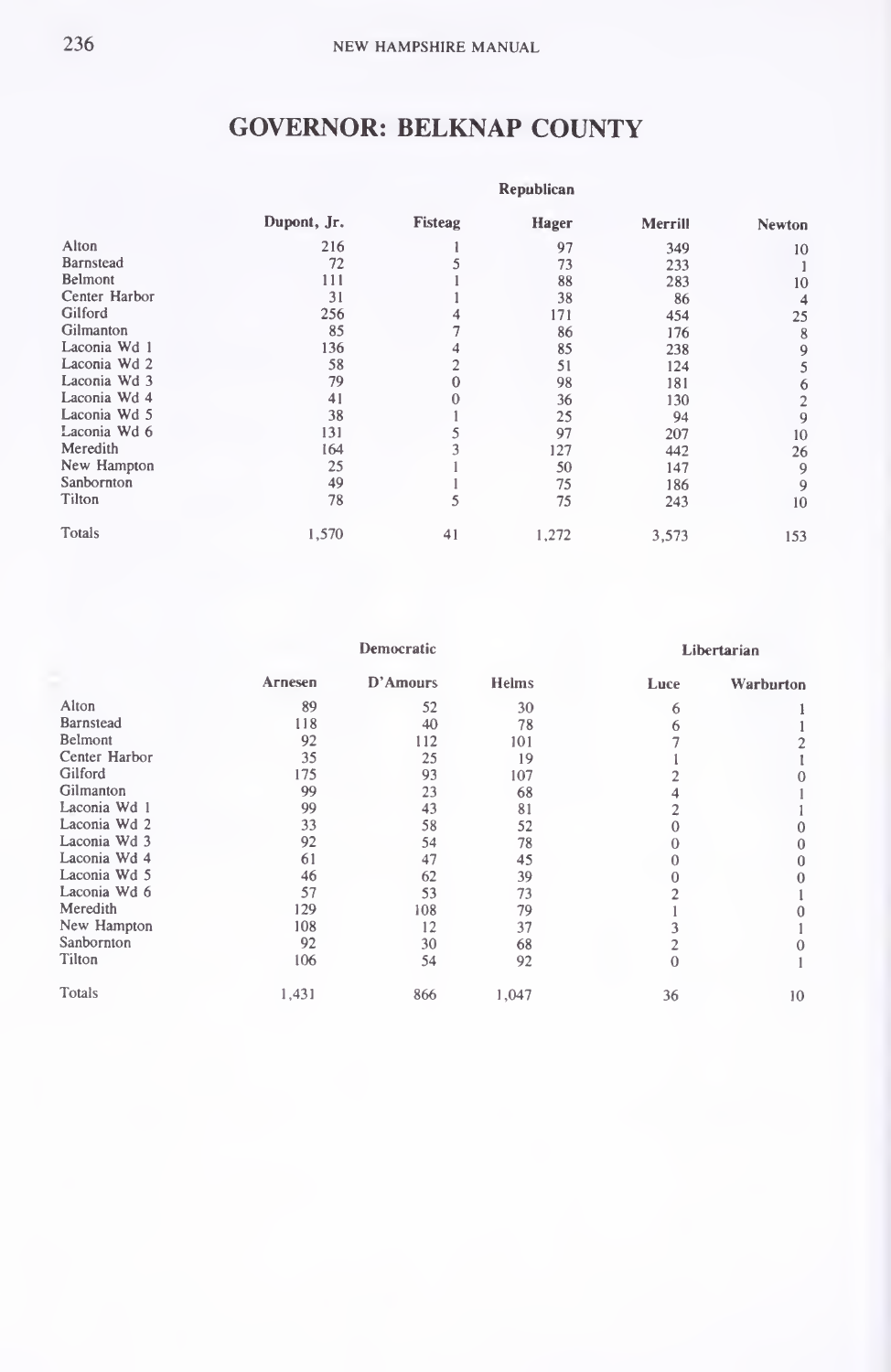# GOVERNOR: CARROLL COUNTY

|                   |             |          | Republican   |          |                |
|-------------------|-------------|----------|--------------|----------|----------------|
|                   | Dupont, Jr. | Fisteag  | <b>Hager</b> | Merrill  | <b>Newton</b>  |
| Albany            | 8           | $\Omega$ | 13           | 34       |                |
| <b>Bartlett</b>   | 51          |          | 102          | 248      |                |
| <b>Brookfield</b> | 31          |          | 34           | 66       |                |
| Chatham           | 8           |          | 9            | 19       |                |
| Conway            | 158         | 11       | 284          | 532      | 10             |
| Eaton             |             |          | 27           | 33       |                |
| Effingham         | 21          |          | 36           | 49       | $\overline{2}$ |
| Freedom           | 25          |          | 77           | 145      |                |
| Hale's Loc.       | $\Omega$    |          | $\theta$     | $\Omega$ |                |
| Hart's Loc.       | 5           |          | $\Omega$     |          | 0              |
| Jackson           | 35          |          | 70           | 101      |                |
| Madison           | 35          |          | 96           | 152      |                |
| Moultonborough    | 116         |          | 127          | 436      | 7              |
| Ossipee           | 141         |          | 107          | 213      | 21             |
| Sandwich          | 54          |          | 83           | 112      |                |
| Tamworth          | 62          |          | 85           | 151      | 6              |
| Tuftonboro        | 58          |          | 111          | 253      | 6              |
| Wakefield         | 170         |          | 76           | 214      | 6              |
| Wolfeboro         | 2i9         | 4        | 275          | 648      | 8              |
| Totals            | 1,204       | 50       | 1,612        | 3,411    | 80             |

|                   |                | Democratic    |              |      | Libertarian |
|-------------------|----------------|---------------|--------------|------|-------------|
|                   | Arnesen        | D'Amours      | <b>Helms</b> | Luce | Warburton   |
| Albany            | 15             | 5             | 4            |      |             |
| Bartlett          | 85             | 30            | 18           |      |             |
| <b>Brookfield</b> | 22             | 12            |              |      |             |
| Chatham           | $\overline{7}$ | 3             |              |      | 0           |
| Conway            | 202            | 86            | 79           |      | 4           |
| Eaton             | 18             | 3             | $\theta$     |      | 0           |
| Effingham         | 28             | 9             | 12           |      |             |
| Freedom           | 39             | 20            | 11           |      | 0           |
| Hale's Loc.       | 0              | 0             |              |      |             |
| Hart's Loc.       | 0              |               | 3            |      |             |
| Jackson           | 39             | 10            | 8            |      |             |
| Madison           | 54             | $\mathbf{11}$ | 16           |      |             |
| Moultonborough    | 65             | 39            | 40           |      |             |
| Ossipee           | 88             | 46            | 28           |      |             |
| Sandwich          | 136            | 23            | 23           |      |             |
| Tamworth          | 135            | 38            | 30           |      | 0           |
| Tuftonboro        | 56             | 14            | 18           |      | 2           |
| Wakefield         | 61             | 59            | 49           |      | $\bf{0}$    |
| Wolfeboro         | 136            | 53            | 43           |      |             |
| Totals            | 1,186          | 462           | 386          | 37   | 12          |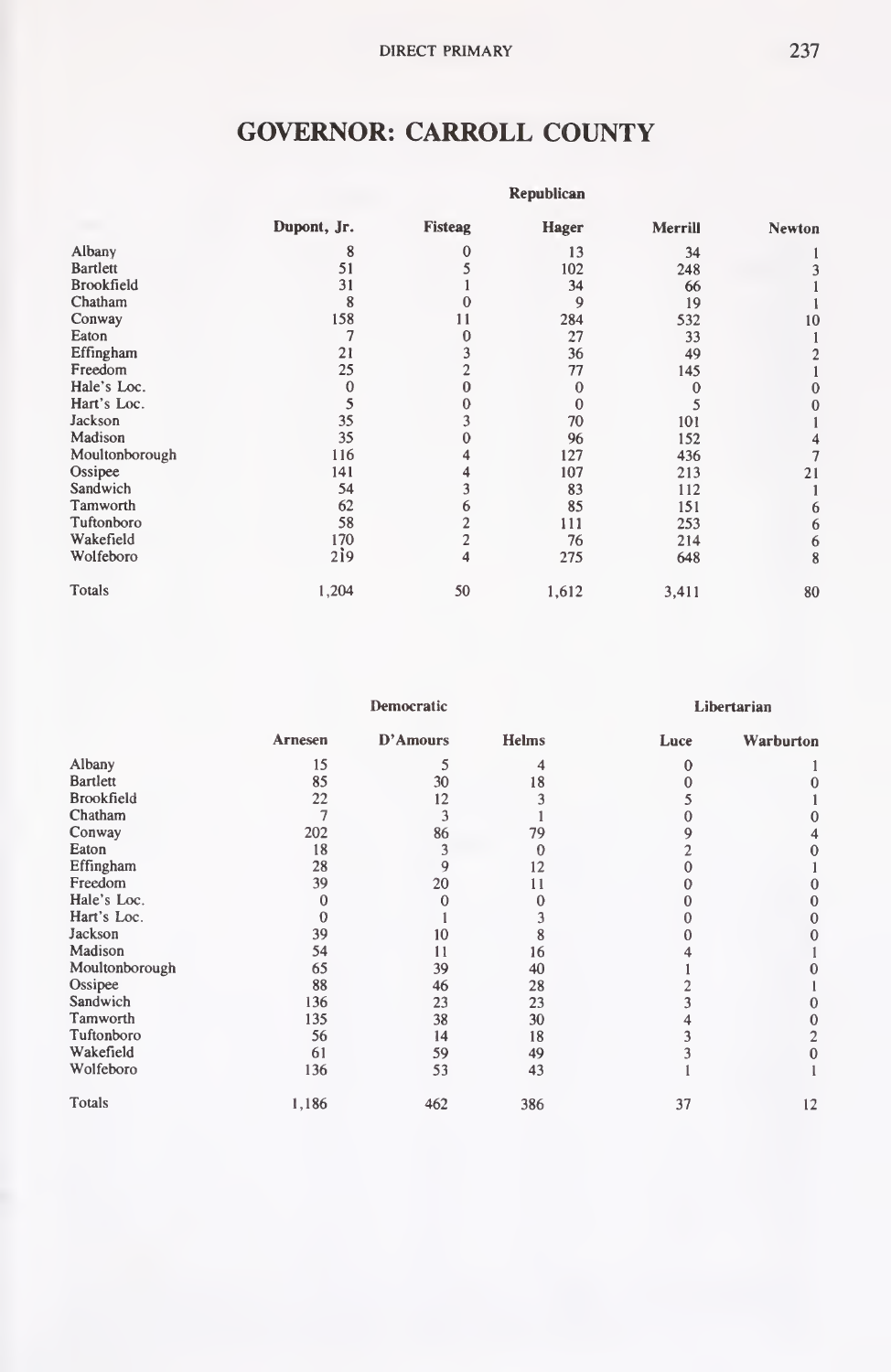#### GOVERNOR: CHESHIRE COUNTY

|              | Republican              |                         |              |         |                |  |  |  |
|--------------|-------------------------|-------------------------|--------------|---------|----------------|--|--|--|
|              | Dupont, Jr.             | Fisteag                 | Hager        | Merrill | Newton         |  |  |  |
| Alstead      | 22                      |                         | 51           | 62      | 2              |  |  |  |
| Chesterfield | 39                      | $\theta$                | 88           | 120     | 4              |  |  |  |
| Dublin       | 49                      | $\overline{c}$          | 88           | 131     | $\overline{c}$ |  |  |  |
| Fitzwilliam  | 63                      |                         | 63           | 87      | 11             |  |  |  |
| Gilsum       | 12                      | $\Omega$                | 23           | 18      | $\theta$       |  |  |  |
| Harrisville  | 16                      | $\bf{0}$                | 40           | 61      |                |  |  |  |
| Hinsdale     | 44                      | $\overline{c}$          | 31           | 90      | 13             |  |  |  |
| Jaffrey      | 147                     | 4                       | 223          | 259     | 4              |  |  |  |
| Keene-Wd 1   | 36                      | $\overline{\mathbf{c}}$ | 71           | 100     | 4              |  |  |  |
| Keene-Wd 2   | 66                      | $\overline{c}$          | 94           | 150     | $\,$ 8 $\,$    |  |  |  |
| Keene-Wd 3   | 53                      | 33                      | 158          | 106     | 24             |  |  |  |
| Keene-Wd 4   | 102                     | 5                       | 145          | 190     | 11             |  |  |  |
| Keene-Wd 5   | 91                      | 5                       | 222          | 192     | 6              |  |  |  |
| Marlborough  | 21                      | 5                       | 47           | 85      | 4              |  |  |  |
| Marlow       | 18                      |                         | 24           | 23      |                |  |  |  |
| Nelson       | 13                      | 0                       | 15           | 33      |                |  |  |  |
| Richmond     | 8                       | $\theta$                | 20           | 42      | 3              |  |  |  |
| Rindge       | 76                      | $\overline{2}$          | 124          | 229     | 9              |  |  |  |
| Roxbury      | $\overline{\mathbf{c}}$ | $\theta$                | $\mathbf{Q}$ |         |                |  |  |  |
| Stoddard     | 11                      | $\theta$                | 17           | 28      | $\bf{0}$       |  |  |  |
| Sullivan     | $\overline{7}$          | $\overline{2}$          | 26           | 29      | ı              |  |  |  |
| Surry        | 22                      | $\theta$                | 33           | 29      | 3              |  |  |  |
| Swanzey      | 84                      |                         | 163          | 227     | $\overline{7}$ |  |  |  |
| Troy         | 29                      |                         | 33           | 50      | 1              |  |  |  |
| Walpole      | 49                      | $\overline{2}$          | 93           | 174     |                |  |  |  |
| Westmoreland | 46                      |                         | 62           | 74      | $\frac{9}{3}$  |  |  |  |
| Winchester   | 53                      | $\overline{2}$          | 52           | 84      | 6              |  |  |  |
| Totals       | 1,179                   | 80                      | 2,015        | 2,674   | 139            |  |  |  |

|              | Democratic |                |       | Libertarian    |                |
|--------------|------------|----------------|-------|----------------|----------------|
|              | Arnesen    | D'Amours       | Helms | Luce           | Warburton      |
| Alstead      | 140        | 10             | 15    | $\bf{0}$       | $\theta$       |
| Chesterfield | 156        | 16             | 20    | 0              | $\Omega$       |
| Dublin       | 155        | 11             | 26    | 3              | 0              |
| Fitzwilliam  | 99         | 11             | 8     |                | 0              |
| Gilsum       | 37         | 5              | 6     |                |                |
| Harrisville  | 131        | $\overline{7}$ | 10    | n              | 0              |
| Hinsdale     | 97         | 32             | 43    | 0              |                |
| Jaffrey      | 267        | 89             | 61    |                |                |
| Keene-Wd 1   | 262        | 27             | 78    | $\overline{2}$ | 0              |
| Keene-Wd 2   | 376        | 21             | 103   | 5              | 0              |
| Keene-Wd 3   | 286        | 30             | 69    |                | $\theta$       |
| Keene-Wd 4   | 270        | 29             | 59    |                | $\mathbf{0}$   |
| Keene-Wd 5   | 313        | 25             | 88    |                | $\overline{c}$ |
| Marlborough  | 165        | 11             | 29    | $\overline{c}$ | $\overline{0}$ |
| Marlow       | 44         | $\overline{7}$ | 9     | 7              | $\theta$       |
| Nelson       | 93         | $\overline{c}$ | 5     | 0              | 0              |
| Richmond     | 66         | $\overline{2}$ | 6     | 3              | $\theta$       |
| Rindge       | 134        | 26             | 27    | 5              |                |
| Roxbury      | 20         | 3              | 5     | O              | 0              |
| Stoddard     | 50         | 7              | 11    |                | $\theta$       |
| Sullivan     | 28         | 6              | 8     | 3              |                |
| Surry        | 51         | $\overline{7}$ | 9     | 0              | 0              |
| Swanzey      | 265        | 43             | 79    | 3              |                |
| Troy         | 87         | 13             | 35    |                | 0              |
| Walpole      | 199        | 22             | 40    |                | $\theta$       |
| Westmoreland | 124        | $\theta$       | 15    | $\overline{2}$ |                |
| Winchester   | 135        | 25             | 51    | 4              | $\Omega$       |
| Totals       | 4,050      | 487            | 915   | 55             | 9              |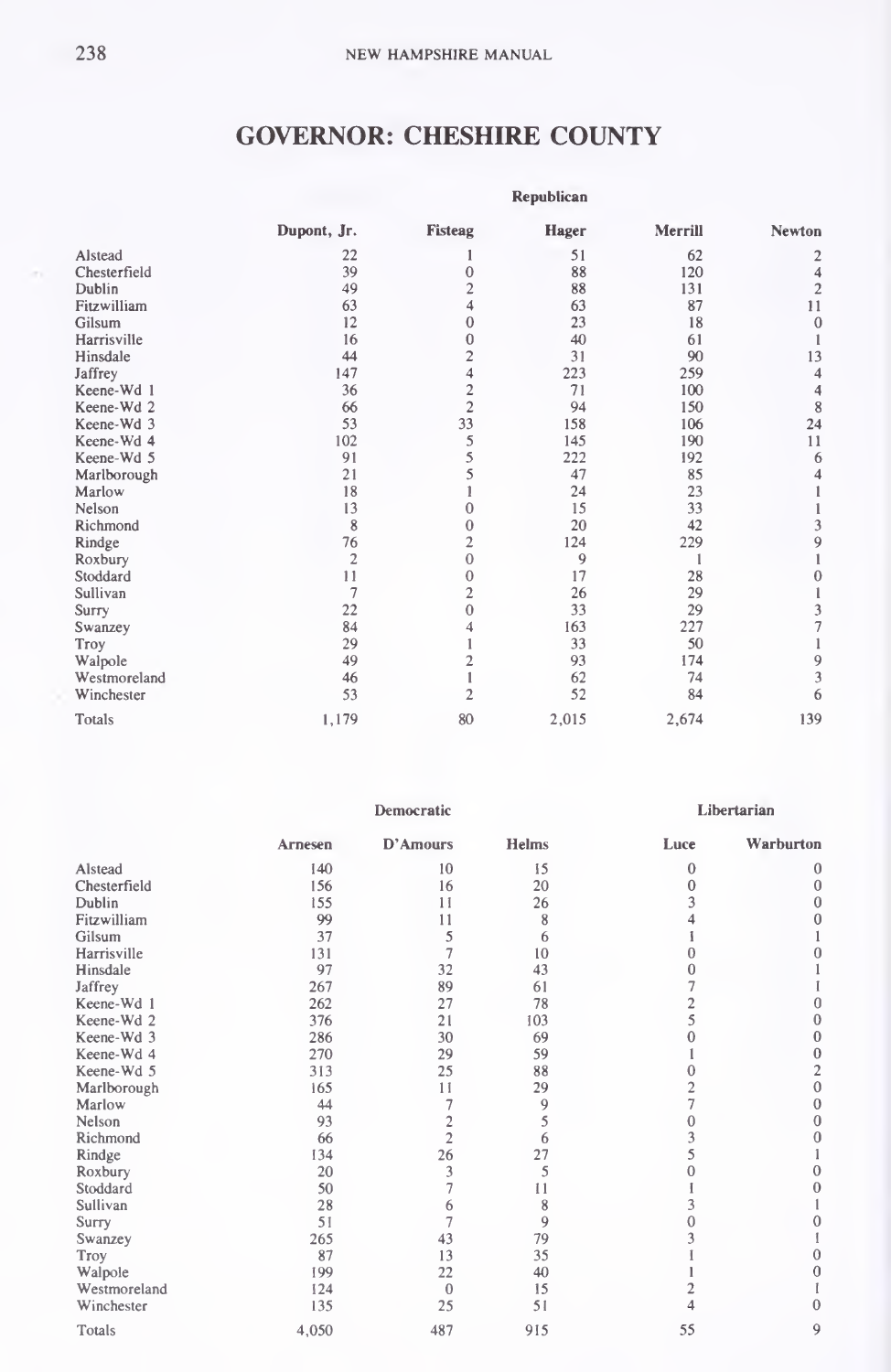#### GOVERNOR: COOS COUNTY

|                |                |          | <b>Republican</b>       |                |                                            |
|----------------|----------------|----------|-------------------------|----------------|--------------------------------------------|
|                | Dupont, Jr.    | Fisteag  | Hager                   | Merrill        | Newton                                     |
| Berlin Wd 1    | 16             | 4        | 16                      | 70             | 3                                          |
| Berlin Wd 2    | 20             | $\Omega$ | 26                      | 98             | $\mathbf{0}$                               |
| Berlin Wd 3    | 36             | 6        | 52                      | 183            | 6                                          |
| Berlin Wd 4    | 14             | O        | 10                      | 53             |                                            |
| Carroll        | 18             | $\Omega$ | 9                       | 29             | 0                                          |
| Clarksville    | $\overline{c}$ | Ω        | 8                       | 29             | $\mathbf{0}$                               |
| Colebrook      | 85             |          | 72                      | 115            | $\overline{7}$                             |
| Columbia       | 11             |          | 9                       | 30             | $\frac{2}{2}$                              |
| Dalton         | 21             |          | 16                      | 43             |                                            |
| Dixville       | 4              |          | $\overline{\mathbf{c}}$ | $\overline{7}$ | $\overline{0}$                             |
| Dummer         | $\overline{c}$ |          | 3                       | 30             | $\begin{array}{c} 2 \\ 2 \\ 7 \end{array}$ |
| Errol          | $\overline{7}$ |          | 5                       | 25             |                                            |
| Gorham         | 66             |          | 55                      | 114            |                                            |
| Jefferson      | 26             | 5        | 44                      | 98             | $\overline{2}$                             |
| Lancaster      | 76             |          | 69                      | 182            | 4                                          |
| Milan          | 24             |          | 13                      | 49             |                                            |
| Millsfield     | $\mathbf{1}$   |          | 1                       | 6              | 0                                          |
| Northumberland | 25             |          | 12                      | 55             |                                            |
| Pittsburg      | 9              |          | 21                      | 65             | $\overline{c}$                             |
| Randolph       | 12             |          | 16                      | 36             | $\overline{c}$                             |
| Shelburne      | 5              |          | 11                      | 26             | $\mathbf{1}$                               |
| <b>Stark</b>   | 4              | $\Omega$ | 5                       | 18             | $\mathbf{0}$                               |
| Stewartstown   | 20             | $\Omega$ | 4                       | 22             | 5                                          |
| Stratford      | 12             | 0        |                         | 24             | $\theta$                                   |
| Wentworths Loc | $\overline{c}$ | 0        |                         | $\overline{4}$ | 0                                          |
| Whitefield     | 48             | 5        | 42                      | 91             |                                            |
| Totals         | 566            | 42       | 526                     | 1,502          | 54                                         |
|                |                |          |                         |                |                                            |

Democratic

Libertarian

|                | Arnesen  | D'Amours       | <b>Helms</b>   | Luce | Warburton |
|----------------|----------|----------------|----------------|------|-----------|
| Berlin Wd 1    | 90       | 186            | 50             | O    | 0         |
| Berlin Wd 2    | 143      | 169            | 51             |      |           |
| Berlin Wd 3    | 118      | 177            | 63             |      |           |
| Berlin Wd 4    | 89       | 178            | 91             |      |           |
| Carroll        | 12       | 10             | 5              |      |           |
| Clarksville    | 6        | $\overline{c}$ | $\overline{c}$ |      |           |
| Colebrook      | 16       | 15             | 9              |      |           |
| Columbia       |          |                | 3              |      |           |
| Dalton         | 21       |                | 12             |      |           |
| Dixville       |          |                |                |      |           |
| Dummer         | 14       | 10             |                |      |           |
| Errol          |          |                | 6              |      |           |
| Gorham         | 91       | 158            | 84             |      |           |
| Jefferson      | 24       |                | 11             |      |           |
| Lancaster      | 76       | 20             | 25             |      |           |
| Milan          | 34       | 28             | 21             |      |           |
| Millsfield     | $\Omega$ | $\overline{0}$ | 0              |      |           |
| Northumberland | 35       | 25             | 91             |      |           |
| Pittsburg      | 11       | 7              |                |      |           |
| Randolph       | 44       |                | 11             |      |           |
| Shelburne      | 20       |                |                |      |           |
| <b>Stark</b>   |          |                | g              |      |           |
| Stewartstown   |          |                |                |      |           |
| Stratford      |          | 12             |                |      |           |
| Wentworths Loc |          | $\Omega$       |                |      |           |
| Whitefield     | 67       | 24             | 21             |      |           |
| Totals         | 939      | 1,067          | 594            | 6    | 5         |

No votes cast: Atk. & Gil. Ac. Gt., Bean's Gt. Bean's Pur., Cambridge, Chandler's Pur., Crawford's Pur., Cutt's<br>Gt., Dix's Gt., Erving's Loc., Green's Gt., Hadley's Pur., Kilkenny, Low & Burbank's Gt., Martin's Loc., Odell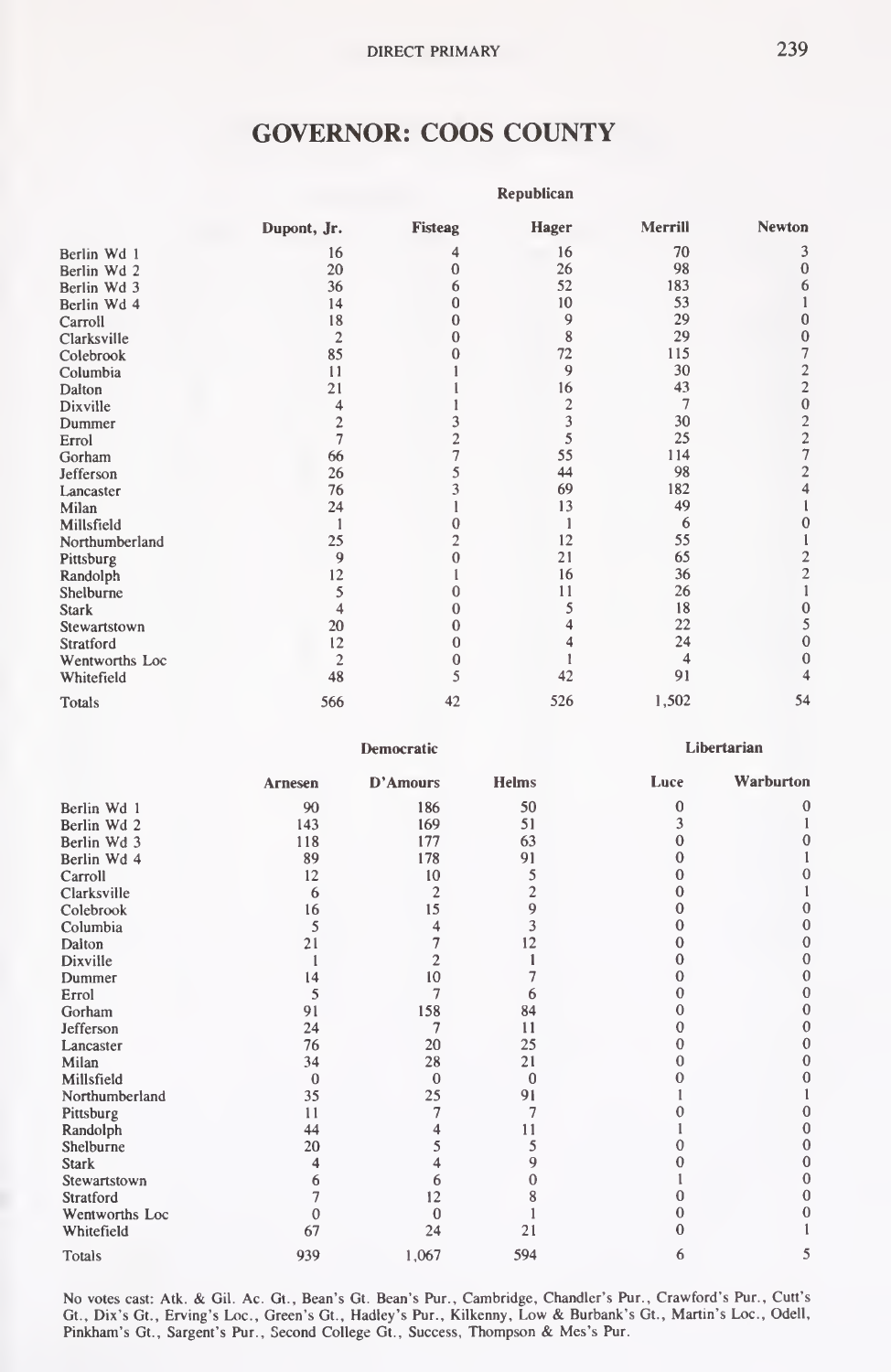# GOVERNOR: GRAFTON COUNTY

|                    |                |                | керионсан      |          |                                                 |
|--------------------|----------------|----------------|----------------|----------|-------------------------------------------------|
|                    | Dupont, Jr.    | Fisteag        | Hager          | Merrill  | <b>Newton</b>                                   |
| Alexandria         | 16             | I              | 29             | 59       | 1                                               |
| Ashland            | 29             | $\mathbf{0}$   | 57             | 179      | $\mathbf{0}$                                    |
| Bath               | 27             | 6              | 24             | 52       | 5                                               |
| Benton             | 5              | $\mathbf{0}$   | $\overline{4}$ | 17       | $\mathbf{I}$                                    |
| Bethlehem          | 24             | $\overline{c}$ | 42             | 97       | $\mathbf 2$                                     |
| <b>Bridgewater</b> | 18             | $\overline{0}$ | 42             | 122      | $\boldsymbol{0}$                                |
| <b>Bristol</b>     | 56             | 1              | 113            | 323      | 5                                               |
| Campton            | 35             | $\mathbf 0$    | 51             | 228      | $\overline{7}$                                  |
| Canaan             | 43             | $\overline{2}$ | 87             | 167      | $\overline{\mathbf{c}}$                         |
| Dorchester         | 10             | $\mathbf{0}$   | 9              | 31       | $\mathbf{I}$                                    |
| Easton             | 12             | $\overline{0}$ | 8              | 27       | 1                                               |
| Ellsworth          | $\overline{4}$ | $\mathbf{0}$   | $\mathbf{0}$   | 13       | $\mathbf{0}$                                    |
| Enfield            | 57             | 8              | 84             | 168      | $\overline{\mathcal{I}}$                        |
| Franconia          | 26             | 1              | 26             | 60       | $\mathbf{1}$                                    |
| Grafton            | 11             | 0              | 20             | 45       | 3                                               |
| Groton             | 10             | 0              | 6              | 42       | $\mathbf{1}$                                    |
| Hanover            | 146            | 4              | 303            | 247      | 6                                               |
| Haverhill          | 142            | 1              | 137            | 361      | 17                                              |
| Hebron             | 16             |                | 28             | 80       | 16                                              |
| Holderness         | 48             | 1              | 51             | 183      | $\sqrt{2}$                                      |
| Landaff            | $\overline{4}$ | 1              | 5              | 25       | $\bf{0}$                                        |
| Lebanon Wd 1       | 77             | $\bf{0}$       | 85             | 174      | $\sqrt{2}$                                      |
| Lebanon Wd 2       | 55             | 4              | 58             | 152      |                                                 |
| Lebanon Wd 3       | 70             | $\mathbf{0}$   | 88             | 156      |                                                 |
| Lincoln            | 26             | $\overline{c}$ | 27             | 113      | $\begin{array}{c} 8 \\ 2 \\ 3 \\ 2 \end{array}$ |
| Lisbon             | 22             | $\overline{0}$ | 27             | 74       |                                                 |
| Littleton          | 85             | 5              | 117            | 348      | 12                                              |
| Livermore          | $\mathbf{0}$   | $\mathbf{0}$   | $\theta$       | $\theta$ | $\boldsymbol{0}$                                |
| Lyman              | 1              | $\mathbf{0}$   | 5              | 34       | $\mathbf{1}$                                    |
| Lyme               | 40             | 1              | 72             | 52       | $\overline{4}$                                  |
| Monroe             | 24             | 1              | 34             | 58       | $\mathbf{0}$                                    |
| Orange             | $\overline{9}$ | $\mathbf{0}$   | 6              | 22       | $\mathbf{0}$                                    |
| Orford             | 11             | 0              | 13             | 67       |                                                 |
| Piermont           | 28             | $\mathbf{0}$   | 13             | 40       | $\begin{array}{c} 9 \\ 3 \\ 9 \end{array}$      |
| Plymouth           | 54             | $\overline{c}$ | 98             | 326      |                                                 |
| Rumney             | 15             | $\overline{0}$ | 44             | 174      |                                                 |
| Sugar Hill         | 15             | 1              | 25             | 45       | $\frac{9}{5}$                                   |
| Thornton           | 35             | 0              | 37             | 184      | $\overline{\mathbf{3}}$                         |
| Warren             | 13             | 3              | 10             | 63       | 18                                              |
| Waterville Val.    | 11             | $\mathbf{0}$   | $\overline{7}$ | 19       | $\mathbf{0}$                                    |
| Wentworth          | 11             | 1              | 15             | 68       | $\overline{7}$                                  |
| Woodstock          | 25             | $\Omega$       | 43             | 110      | $\theta$                                        |
| Totals             | 1.366          | 49             | 1,950          | 4,805    | 175                                             |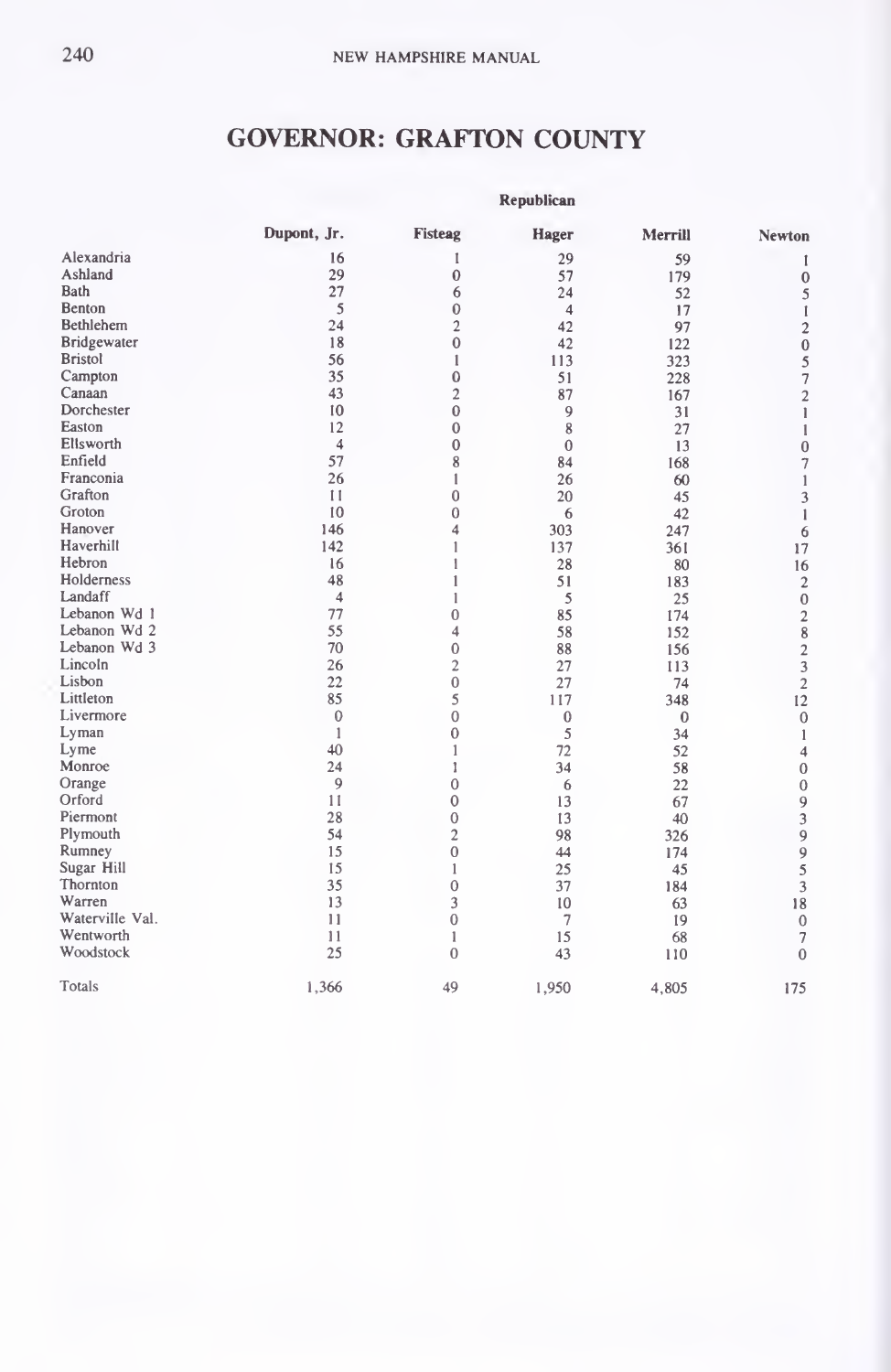# GOVERNOR: GRAFTON COUNTY

|                   |                         | Democratic     |                          |              | Libertarian             |  |
|-------------------|-------------------------|----------------|--------------------------|--------------|-------------------------|--|
|                   | Arnesen                 | D'Amours       | <b>Helms</b>             | Luce         | Warburton               |  |
| Alexandria        | 33                      | 10             | 14                       | 4            | 1                       |  |
| Ashland           | 87                      | 29             | 30                       | 1            | 1                       |  |
| Bath              | 24                      | 1              | 8                        | $\mathbf{0}$ | $\mathbf{0}$            |  |
| Benton            | $\overline{\mathbf{4}}$ | $\mathbf{0}$   | $\mathbf{0}$             | $\mathbf{0}$ | 1                       |  |
| Bethlehem         | 103                     | 19             | 18                       | $\theta$     | $\mathbf{0}$            |  |
| Bridgewater       | 39                      | 13             | 14                       | 5            | $\mathbf{0}$            |  |
| <b>Bristol</b>    | 67                      | 27             | 41                       | 1            | $\mathbf{1}$            |  |
| Campton           | 106                     | 16             | 32                       | 4            | $\overline{\mathbf{c}}$ |  |
| Canaan            | 209                     | 30             | 22                       | 2            | $\mathbf{1}$            |  |
| Dorchester        | 10                      | 3              | 3                        | $\bf{0}$     | $\bf{0}$                |  |
| Easton            | 26                      | 3              | 3                        | $\bf{0}$     | $\mathbf{0}$            |  |
| Ellsworth         | 3                       | $\bf{0}$       | 3                        | 1            | $\bf{0}$                |  |
| Enfield           | 229                     | 25             | 35                       | 1            | $\overline{0}$          |  |
| Franconia         | 80                      | 9              | 19                       | $\mathbf 0$  | $\bf{0}$                |  |
| Grafton           | 68                      | 13             | 15                       | $\theta$     | $\mathbf{0}$            |  |
| Groton            | 17                      | 8              | $\overline{2}$           | 1            | $\mathbf 0$             |  |
| Hanover           | 961                     | 51             | 121                      | 1            | $\mathbf{0}$            |  |
| Haverhill         | 89                      | 19             | 26                       | $\mathbf{0}$ | 0                       |  |
| Hebron            | 23                      | $\overline{2}$ | 5                        | $\theta$     | $\mathbf 0$             |  |
| <b>Holderness</b> | 118                     | 8              | 12                       | 3            | 1                       |  |
| Landaff           | 11                      | 1              | $\overline{2}$           | 1            | $\mathbf{0}$            |  |
| Lebanon Wd 1      | 257                     | 36             | 50                       | 3            | 0                       |  |
| Lebanon Wd 2      | 252                     | 44             | 41                       | 1            | $\mathbf{0}$            |  |
| Lebanon Wd 3      | 202                     | 28             | 48                       | $\mathbf{0}$ | $\mathbf{0}$            |  |
| Lincoln           | 36                      | 29             | 20                       | $\mathbf{0}$ | $\mathbf{1}$            |  |
| Lisbon            | 41                      | $\overline{4}$ | $\overline{\mathcal{A}}$ | $\mathbf{0}$ | $\mathbf{0}$            |  |
| Littleton         | 171                     | 44             | 50                       | $\theta$     | $\mathbf{0}$            |  |
| Livermore         | $\mathbf{0}$            | $\mathbf{0}$   | $\mathbf{0}$             | $\mathbf{0}$ | $\mathbf 0$             |  |
| Lyman             | 17                      | 5              | 8                        | $\mathbf{0}$ | $\mathbf 0$             |  |
| Lyme              | 289                     | 12             | 14                       | 1            | $\mathbf 0$             |  |
| Monroe            | 13                      | 8              | 3                        | $\theta$     | $\mathbf 0$             |  |
| Orange            | 28                      | 3              | 3                        | $\mathbf{0}$ | $\mathbf{0}$            |  |
| Orford            | 145                     | 5              |                          | $\mathbf{0}$ | $\mathbf{0}$            |  |
| Piermont          | 42                      | 4              | 3                        | $\theta$     | $\mathbf{0}$            |  |
| Plymouth          | 243                     | 24             | 57                       | 1            | $\mathbf{0}$            |  |
| Rumney            | 85                      | 9              | 12                       | 3            | $\mathbf{1}$            |  |
| Sugar Hill        | 51                      | 4              | 8                        | 1            | $\bf{0}$                |  |
| Thornton          | 68                      | 15             | 17                       | 5            | $\mathbf{1}$            |  |
| Warren            | 23                      | 6              | $\overline{\phantom{a}}$ | 1            | $\mathbf{0}$            |  |
| Waterville Val.   | 12                      | 5              | 1                        | $\mathbf{0}$ | $\boldsymbol{0}$        |  |
| Wentworth         | 42                      | $\overline{2}$ | 4                        | 4            | $\mathbf{0}$            |  |
| Woodstock         | 48                      | 23             | 29                       | 1            | $\theta$                |  |
| Totals            | 4,372                   | 597            | 811                      | 46           | 11                      |  |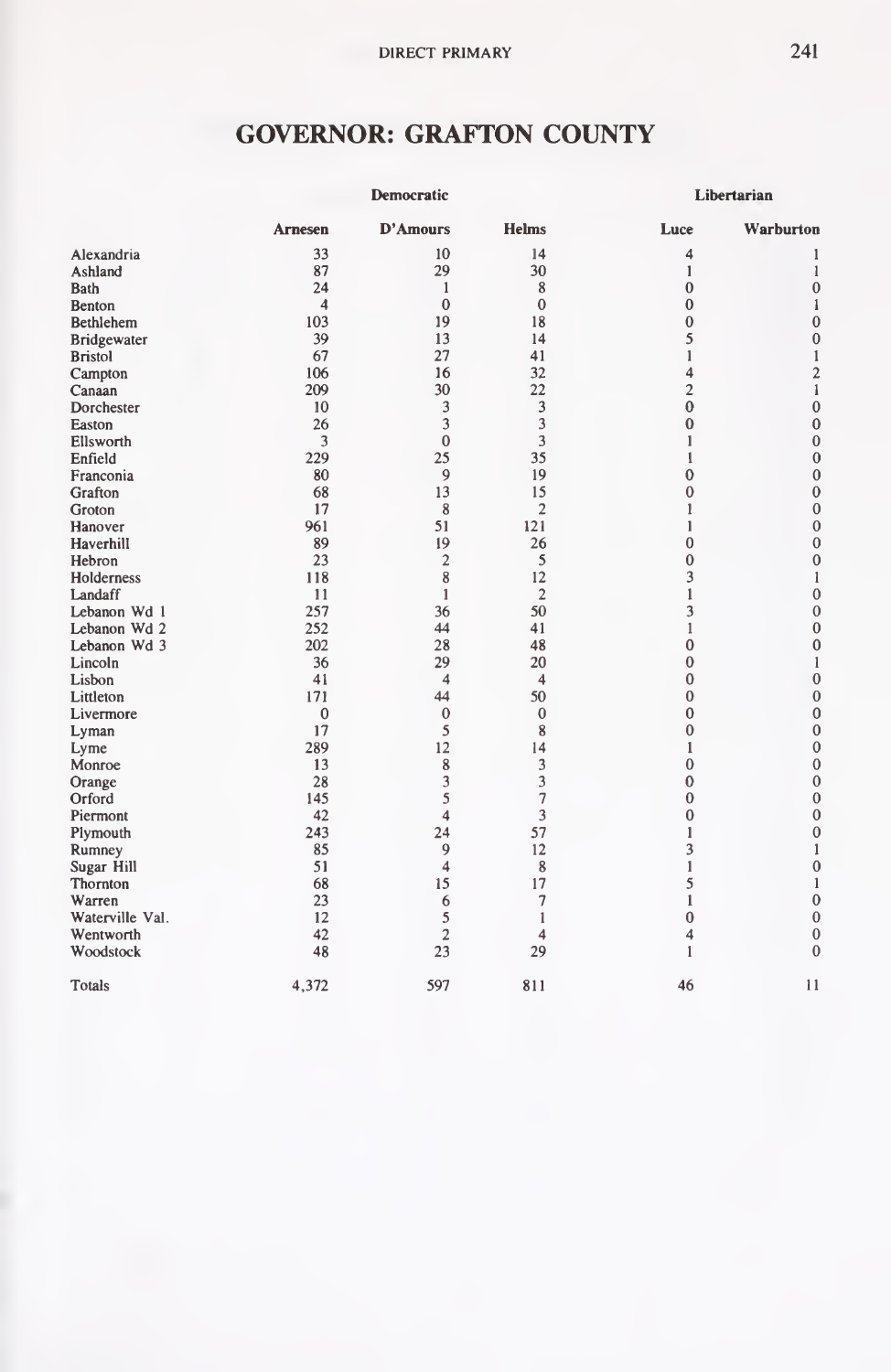#### GOVERNOR: HILLSBOROUGH COUNTY

|                  | Republican  |                         |                         |         |                |  |  |
|------------------|-------------|-------------------------|-------------------------|---------|----------------|--|--|
|                  | Dupont, Jr. | Fisteag                 | Hager                   | Merrill | Newton         |  |  |
| Amherst          | 261         | 8                       | 414                     | 757     | 28             |  |  |
| Antrim           | 46          | 1                       | 70                      | 204     | 6              |  |  |
| Bedford          | 482         | 16                      | 285                     | 1.666   | 13             |  |  |
| Bennington       | 29          | $\overline{c}$          | 28                      | 81      | 4              |  |  |
| <b>Brookline</b> | 82          | 6                       | 50                      | 124     | 8              |  |  |
| Deering          | 26          | $\overline{4}$          | 43                      | 130     | 3              |  |  |
| Francestown      | 42          | $\overline{2}$          | 56                      | 133     | $\overline{4}$ |  |  |
| Goffstown        | 285         | $\overline{7}$          | 219                     | 1,201   | 8              |  |  |
| Greenfield       | 33          | $\overline{c}$          | 49                      | 112     | $\overline{0}$ |  |  |
| Greenville       | 25          | $\overline{c}$          | 32                      | 83      | 5              |  |  |
| Hancock          | 93          | $\overline{c}$          | 106                     | 123     | 9              |  |  |
| Hillsborough     | 102         | 5                       | 166                     | 304     | $\overline{7}$ |  |  |
| Hollis           | 213         | 9                       | 277                     | 394     | 30             |  |  |
| Hudson           | 280         | 18                      | 280                     | 560     | 24             |  |  |
| Litchfield       | 59          | 6                       | 70                      | 245     | 6              |  |  |
| Lyndeborough     | 27          | $\overline{c}$          | 45                      | 112     | $\overline{4}$ |  |  |
| Manchester-Wd 1  | 196         | 1                       | 198                     | 1.012   | $\overline{7}$ |  |  |
| Manchester-Wd 2  | 110         | 4                       | 110                     | 668     | 5              |  |  |
| Manchester-Wd 3  | 72          | $\overline{\mathbf{4}}$ | 53                      | 407     |                |  |  |
| Manchester-Wd 4  | 73          | 1                       | 70                      | 361     | $rac{2}{5}$    |  |  |
| Manchester-Wd 5  | 58          | $\mathbf{1}$            | 36                      | 269     | $\overline{9}$ |  |  |
| Manchester-Wd 6  | 99          | $\overline{c}$          | 74                      |         | $\overline{4}$ |  |  |
| Manchester-Wd 7  | 69          | $\overline{2}$          | 65                      | 466     |                |  |  |
| Manchester-Wd 8  | 86          | 3                       | 93                      | 442     | $\overline{4}$ |  |  |
| Manchester-Wd 9  | 55          | $\overline{4}$          | 51                      | 631     | 6              |  |  |
| Manchester-Wd 10 | 119         | 4                       |                         | 429     | 4              |  |  |
| Manchester-Wd 11 | 61          |                         | 61                      | 550     | 8              |  |  |
| Manchester-Wd 12 | 100         | $\mathbf{1}$            | 36                      | 303     | $\mathbf{1}$   |  |  |
| Mason            |             | $\overline{c}$          | 64                      | 503     | $\overline{4}$ |  |  |
|                  | 36          | $\overline{c}$          | 57                      | 60      | 5              |  |  |
| Merrimack        | 330         | 19                      | 309                     | 1.100   | 17             |  |  |
| Milford          | 211         | 20                      | 222                     | 776     | 63             |  |  |
| Mont Vernon      | 46          | 3                       | 48                      | 150     | 8              |  |  |
| Nashua-Wd 1      | 202         | 5                       | 152                     | 473     | 19             |  |  |
| Nashua-Wd 2      | 151         | 6                       | 128                     | 407     | 10             |  |  |
| Nashua-Wd 3      | 149         | 5                       | 175                     | 325     | 10             |  |  |
| Nashua-Wd 4      | 54          | 3                       | 44                      | 163     | 6              |  |  |
| Nashua-Wd 5      | 144         | $\overline{7}$          | 118                     | 329     | 17             |  |  |
| Nashua-Wd 6      | 119         | 5                       | 72                      | 227     | 8              |  |  |
| Nashua-Wd 7      | 120         | $\overline{7}$          | 88                      | 299     | 6              |  |  |
| Nashua-Wd 8      | 143         | 13                      | 130                     | 287     | 12             |  |  |
| Nashua-Wd 9      | 142         | 5                       | 106                     | 265     | 8              |  |  |
| New Boston       | 99          | 3                       | 103                     | 267     | 11             |  |  |
| New Ipswich      | 77          | $\overline{0}$          | 78                      | 289     | 5              |  |  |
| Pelham           | 163         | $\overline{0}$          | 82                      | 248     | 13             |  |  |
| Peterborough     | 226         | 5                       | 329                     | 372     | 12             |  |  |
| Sharon           | 13          | $\overline{0}$          | 27                      | 20      | 1              |  |  |
| Temple           | 40          | 4                       | 46                      | 79      | $\overline{2}$ |  |  |
| Weare            | 135         | 9                       | 148                     | 460     | $\overline{7}$ |  |  |
| Wilton           | 74          | 5                       | 70                      | 183     | 12             |  |  |
| Windsor          | 6           | $\Omega$                | $\overline{\mathbf{c}}$ | 12      | $\overline{0}$ |  |  |
| Totals           | 5.863       | 247                     | 5.635                   | 19,061  | 470            |  |  |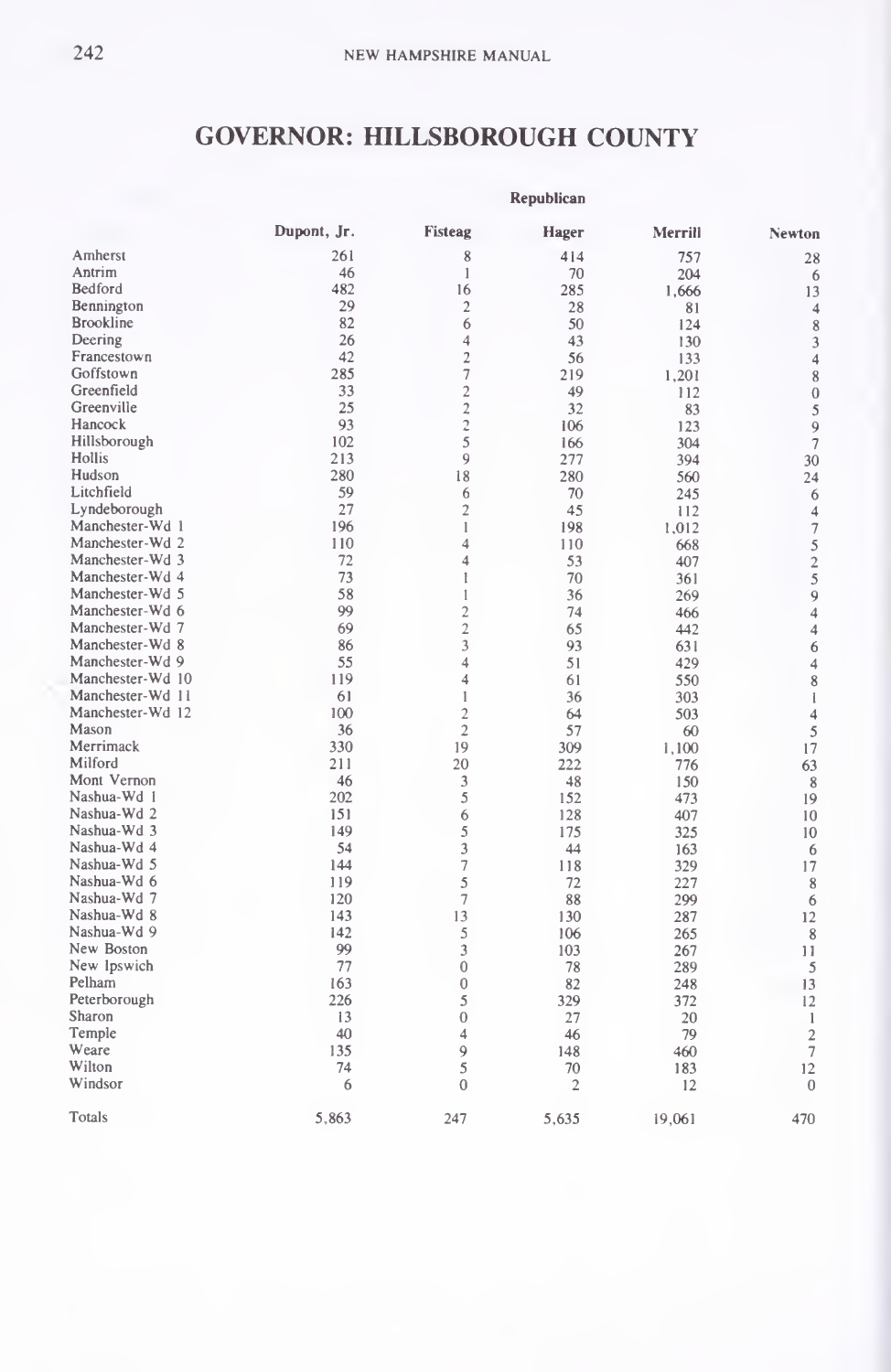#### GOVERNOR: HILLSBOROUGH COUNTY

|                  | Democratic     |                |              | Libertarian             |                         |  |
|------------------|----------------|----------------|--------------|-------------------------|-------------------------|--|
|                  | <b>Arnesen</b> | D'Amours       | <b>Helms</b> | Luce                    | Warburton               |  |
| Amherst          | 333            | 88             | 110          | 36                      | 1                       |  |
| Antrim           | 124            | 32             | 32           | 3                       | $\overline{c}$          |  |
| Bedford          | 366            | 363            | 257          | 33                      | $\overline{7}$          |  |
| Bennington       | 50             | 20             | 10           | $\overline{7}$          | $\bf{0}$                |  |
| <b>Brookline</b> | 122            | 26             | 24           | 8                       | $\overline{c}$          |  |
| Deering          | 58             | 12             | 29           | 3                       | $\overline{0}$          |  |
| Francestown      | 135            | 11             | 21           | $\mathbf{1}$            | $\mathbf{1}$            |  |
| Goffstown        | 415            | 560            | 270          | 23                      | $\overline{c}$          |  |
| Greenfield       | 65             | 12             | 16           | 3                       | $\overline{0}$          |  |
| Greenville       | 69             | 35             | 25           | $\overline{0}$          | $\mathbf{0}$            |  |
| Hancock          | 162            | $\overline{7}$ | 23           | 3                       | $\mathbf{0}$            |  |
| Hillsborough     | 156            | 42             | 68           | 9                       | $\mathbf{1}$            |  |
| Hollis           | 272            | 104            | 80           | 17                      | 3                       |  |
| Hudson           | 405            | 258            | 259          | 23                      | 10                      |  |
| Litchfield       | 121            | 86             | 58           | 10                      | $\overline{2}$          |  |
| Lyndeborough     | 58             | 15             | 11           | $\overline{\mathbf{c}}$ | $\mathbf{0}$            |  |
| Manchester-Wd 1  | 412            | 473            | 238          | 7                       | $\mathbf{0}$            |  |
| Manchester-Wd 2  | 272            | 405            | 214          | 9                       | 1                       |  |
| Manchester-Wd 3  | 248            | 419            | 159          | 6                       | $\mathbf{1}$            |  |
| Manchester-Wd 4  | 210            | 443            | 157          | $\overline{2}$          | $\mathbf{I}$            |  |
| Manchester-Wd 5  | 132            | 478            | 140          | $\mathbf{1}$            | 1                       |  |
| Manchester-Wd 6  | 212            | 535            | 259          | 3                       | $\mathbf{0}$            |  |
| Manchester-Wd 7  | 188            | 618            | 163          | 3                       | $\mathbf{0}$            |  |
| Manchester-Wd 8  | 176            | 567            | 209          | 11                      | $\overline{c}$          |  |
| Manchester-Wd 9  | 169            | 552            | 175          | $\overline{4}$          |                         |  |
| Manchester-Wd 10 | 265            | 608            | 212          | $\overline{\mathbf{4}}$ | $\frac{2}{2}$           |  |
| Manchester-Wd 11 | 139            | 531            | 113          | $\overline{2}$          | $\overline{0}$          |  |
|                  | 196            | 458            | 149          | 3                       | 3                       |  |
| Manchester-Wd 12 | 49             | 11             | 16           | 14                      | $\mathbf{0}$            |  |
| Mason            | 462            | 429            | 292          | 34                      | 10                      |  |
| Merrimack        |                |                |              | 20                      | 5                       |  |
| Milford          | 398            | 114            | 131          |                         | $\mathbf{1}$            |  |
| Mont Vernon      | 87             | 16             | 15           | 11<br>23                |                         |  |
| Nashua-Wd 1      | 389            | 218            | 192          |                         | 5<br>3                  |  |
| Nashua-Wd 2      | 240            | 166            | 163          | 11                      | $\mathbf{0}$            |  |
| Nashua-Wd 3      | 329            | 171            | 212          | 10                      |                         |  |
| Nashua-Wd 4      | 108            | 178            | 163          | 8                       | $\overline{c}$          |  |
| Nashua-Wd 5      | 282            | 184            | 182          | 13                      | $\,$ $\,$               |  |
| Nashua-Wd 6      | 261            | 302            | 230          | 6                       | 3                       |  |
| Nashua-Wd 7      | 203            | 282            | 219          | 8                       | 1                       |  |
| Nashua-Wd 8      | 292            | 170            | 166          | 13                      | $\overline{\mathbf{c}}$ |  |
| Nashua-Wd 9      | 260            | 146            | 147          | 12                      | $\overline{0}$          |  |
| New Boston       | 202            | 54             | 35           | 5                       | $\mathbf{0}$            |  |
| New Ipswich      | 134            | 31             | 31           | 5                       | $\mathbf{1}$            |  |
| Pelham           | 192            | 112            | 126          | 15                      | $\overline{c}$          |  |
| Peterborough     | 418            | 43             | 67           | $\overline{\mathbf{4}}$ | $\mathbf{1}$            |  |
| Sharon           | 23             | $\overline{2}$ | 5            | $\overline{c}$          | $\overline{\mathbf{c}}$ |  |
| Temple           | 66             | 8              | 12           | 3                       | $\overline{0}$          |  |
| Weare            | 238            | 86             | 106          | 15                      | $\overline{2}$          |  |
| Wilton           | 187            | 66             | 32           | 15                      | 1                       |  |
| Windsor          | 13             | $\Omega$       | $\mathbf{1}$ | $\mathbf{0}$            | $\mathbf{0}$            |  |
| Totals           | 10.363         | 10,547         | 6,024        | 483                     | 86                      |  |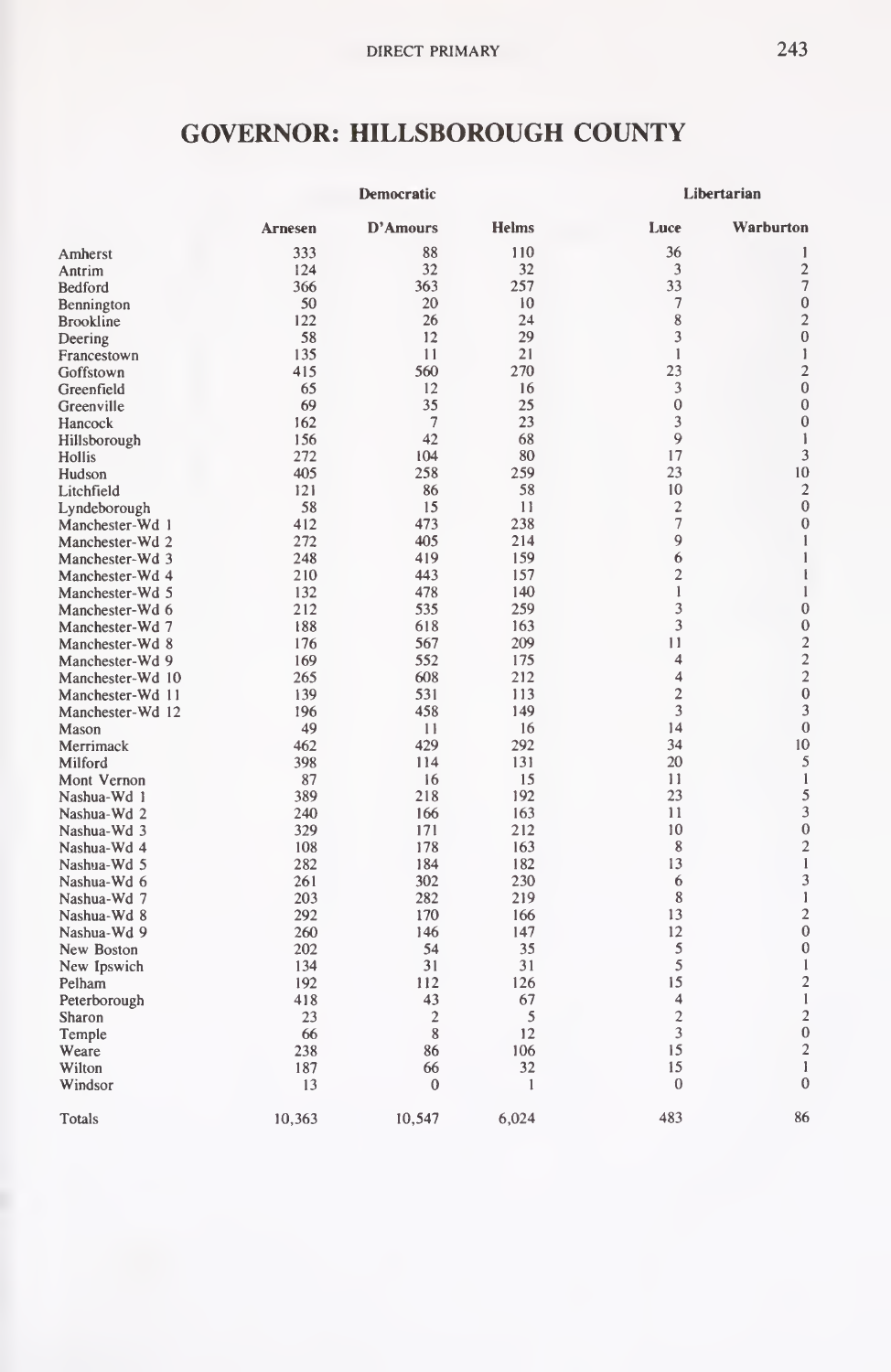### GOVERNOR: MERRIMACK COUNTY

|                 |             | Republican     |       |         |                                                 |  |  |  |  |
|-----------------|-------------|----------------|-------|---------|-------------------------------------------------|--|--|--|--|
|                 | Dupont, Jr. | Fisteag        | Hager | Merrill | <b>Newton</b>                                   |  |  |  |  |
| Allenstown      | 56          | 0              | 48    | 221     |                                                 |  |  |  |  |
| Andover         | 27          | $\mathbf{0}$   | 78    | 136     | $\begin{array}{c} 5 \\ 2 \\ 3 \\ 7 \end{array}$ |  |  |  |  |
| Boscawen        | 45          | $\mathbf{0}$   | 98    | 184     |                                                 |  |  |  |  |
| Bow             | 262         | 1              | 328   | 700     |                                                 |  |  |  |  |
| <b>Bradford</b> | 50          | $\mathbf{0}$   | 77    | 123     | $\overline{4}$                                  |  |  |  |  |
| Canterbury      | 43          | 5              | 124   | 130     | 5                                               |  |  |  |  |
| Chichester      | 45          | 1              | 65    | 130     | $\,$ $\,$                                       |  |  |  |  |
| Concord-Wd 1    | 47          | 5              | 108   | 164     | 6                                               |  |  |  |  |
| Concord-Wd 2    | 46          | $\mathbf{1}$   | 82    | 156     |                                                 |  |  |  |  |
| Concord-Wd 3    | 48          | $\overline{0}$ | 146   | 175     |                                                 |  |  |  |  |
| Concord-Wd 4    | 78          | 5              | 154   | 196     |                                                 |  |  |  |  |
| Concord-Wd 5    | 92          | $\mathbf{0}$   | 234   | 225     |                                                 |  |  |  |  |
| Concord-Wd 6    | 49          | 1              | 87    | 145     |                                                 |  |  |  |  |
| Concord-Wd 7    | 93          | 5              | 205   | 353     |                                                 |  |  |  |  |
| Concord-Wd 8    | 62          | 4              | 111   | 181     |                                                 |  |  |  |  |
| Concord-Wd 9    | 53          | $\overline{c}$ | 167   | 228     |                                                 |  |  |  |  |
| Concord-Wd 10   | 92          | 7              | 276   | 288     | 45423237                                        |  |  |  |  |
| Danbury         | 15          | 1              | 29    | 64      | $\overline{4}$                                  |  |  |  |  |
| Dunbarton       | 44          | 1              | 63    | 159     | $\overline{\mathbf{c}}$                         |  |  |  |  |
| Epsom           | 67          | $\overline{2}$ | 106   | 273     | $\frac{1}{4}$                                   |  |  |  |  |
| Franklin-Wd 1   | 39          | 1              | 30    | 154     |                                                 |  |  |  |  |
| Franklin-Wd 2   | 38          | 1              | 40    | 94      | $\begin{array}{c} 5 \\ 2 \\ 3 \\ 7 \end{array}$ |  |  |  |  |
| Franklin-Wd 3   | 39          | 1              | 48    | 128     |                                                 |  |  |  |  |
| Henniker        | 67          | 3              | 141   | 243     |                                                 |  |  |  |  |
| Hill            | 11          | 1              | 19    | 40      | $\overline{4}$                                  |  |  |  |  |
| Hooksett        | 179         | 10             | 141   | 840     | 20                                              |  |  |  |  |
| Hopkinton       | 126         | $\overline{c}$ | 392   | 444     | 6                                               |  |  |  |  |
| Loudon          | 85          | 3              | 108   | 252     | $\boldsymbol{6}$                                |  |  |  |  |
| Newbury         | 37          | $\mathbf{0}$   | 73    | 149     | $\mathbf{0}$                                    |  |  |  |  |
| New London      | 150         | 0              | 420   | 354     |                                                 |  |  |  |  |
| Northfield      | 76          | 6              | 61    | 177     | 6052220                                         |  |  |  |  |
| Pembroke        | 105         | 5              | 191   | 383     |                                                 |  |  |  |  |
| Pittsfield      | 62          | 1              | 73    | 226     |                                                 |  |  |  |  |
| Salisbury       | 32          |                | 49    | 86      |                                                 |  |  |  |  |
| Sutton          | 14          | $\frac{2}{3}$  | 89    | 123     |                                                 |  |  |  |  |
| Warner          | 58          | 3              | 165   | 191     |                                                 |  |  |  |  |
| Webster         | 24          | $\overline{c}$ | 63    | 102     | $\boldsymbol{0}$                                |  |  |  |  |
| Wilmot          | 16          | $\overline{0}$ | 48    | 89      | $\overline{c}$                                  |  |  |  |  |
| Totals          | 2.472       | 85             | 4,737 | 8,306   | 158                                             |  |  |  |  |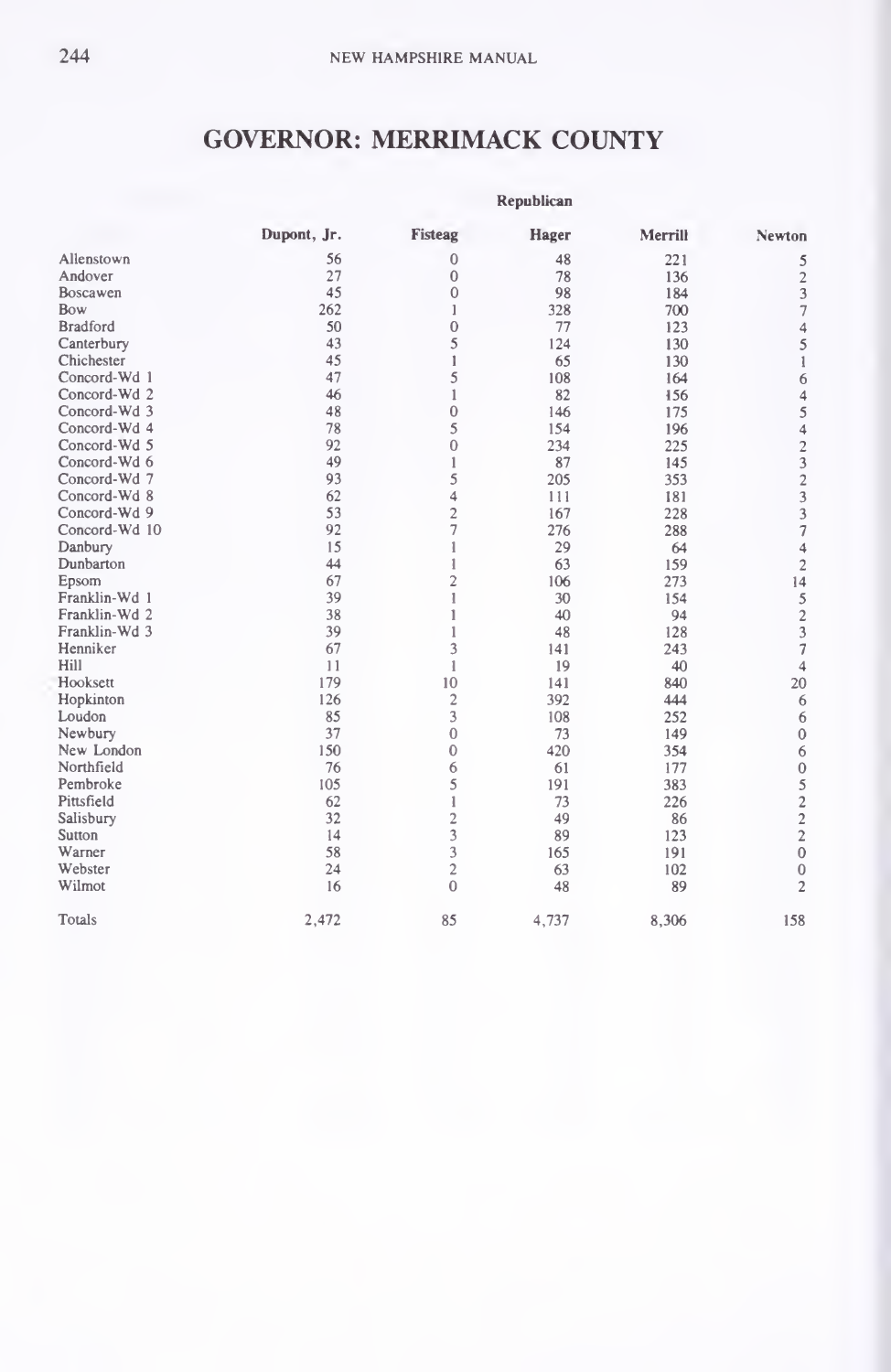## GOVERNOR: MERRIMACK COUNTY

|                 |         | Democratic |       |                         | Libertarian             |
|-----------------|---------|------------|-------|-------------------------|-------------------------|
|                 | Arnesen | D'Amours   | Helms | Luce                    | Warburton               |
| Allenstown      | 121     | 172        | 156   | $\mathbf{0}$            |                         |
| Andover         | 128     | 17         | 49    | 4                       | 1                       |
| Boscawen        | 99      | 25         | 108   | 5                       | 1                       |
| Bow             | 237     | 79         | 245   | 13                      | $\mathbf{0}$            |
| <b>Bradford</b> | 120     | 16         | 29    | 4                       | $\overline{c}$          |
| Canterbury      | 179     | 20         | 95    | 5                       | 1                       |
| Chichester      | 67      | 26         | 52    | ı                       | $\mathbf 0$             |
| Concord-Wd 1    | 152     | 47         | 131   | $\overline{\mathbf{4}}$ | $\overline{c}$          |
| Concord-Wd 2    | 142     | 41         | 155   | 3                       | $\mathbf{1}$            |
| Concord-Wd 3    | 181     | 29         | 130   | 3                       | 1                       |
| Concord-Wd 4    | 260     | 37         | 237   | 4                       | $\mathbf{0}$            |
| Concord-Wd 5    | 212     | 24         | 321   | $\overline{\mathbf{c}}$ | 1                       |
| Concord-Wd 6    | 153     | 53         | 163   | 6                       | 1                       |
| Concord-Wd 7    | 230     | 42         | 266   | $\theta$                | $\mathbf{0}$            |
| Concord-Wd 8    | 123     | 50         | 137   | 3                       | $\bf{0}$                |
| Concord-Wd 9    | 131     | 39         | 156   | $\theta$                | $\mathbf{1}$            |
| Concord-Wd 10   | 232     | 34         | 234   | 1                       | $\overline{c}$          |
| Danbury         | 47      | 12         | 15    | 1                       | $\overline{0}$          |
| Dunbarton       | 101     | 20         | 42    | 6                       | $\mathbf{0}$            |
| Epsom           | 147     | 39         | 57    | 3                       | 1                       |
| Franklin-Wd 1   | 90      | 48         | 77    | $\theta$                | $\mathbf{0}$            |
| Franklin-Wd 2   | 69      | 49         | 61    | 1                       | $\mathbf{0}$            |
| Franklin-Wd 3   | 97      | 44         | 88    | 1                       | $\overline{c}$          |
| Henniker        | 296     | 34         | 72    | 5                       | $\mathbf{0}$            |
| Hill            | 25      | 11         | 22    | $\Omega$                | $\mathbf{0}$            |
| Hooksett        | 213     | 320        | 161   | 12                      | $\mathbf{0}$            |
| Hopkinton       | 307     | 36         | 269   | 1                       | 9                       |
| Loudon          | 124     | 33         | 105   | 4                       | $\overline{\mathbf{c}}$ |
| Newbury         | 70      | 17         | 29    | 4                       | $\mathbf{1}$            |
| New London      | 217     | 17         | 74    | $\overline{2}$          | $\mathbf{0}$            |
| Northfield      | 101     | 57         | 94    | 5                       | $\boldsymbol{0}$        |
| Pembroke        | 201     | 162        | 201   | 9                       | $\frac{2}{1}$           |
| Pittsfield      | 93      | 47         | 71    | 8                       |                         |
| Salisbury       | 41      | 8          | 38    | 1                       | $\mathbf{0}$            |
| Sutton          | 126     | 14         | 35    | 5                       | $\mathbf{0}$            |
| Warner          | 175     | 16         | 69    | $\bf{0}$                |                         |
| Webster         | 72      | 8          | 47    | $\overline{7}$          | $\mathbf{0}$            |
| Wilmot          | 75      | 11         | 16    | $\theta$                | $\overline{0}$          |
| Totals          | 5,454   | 1,754      | 4,307 | 133                     | 34                      |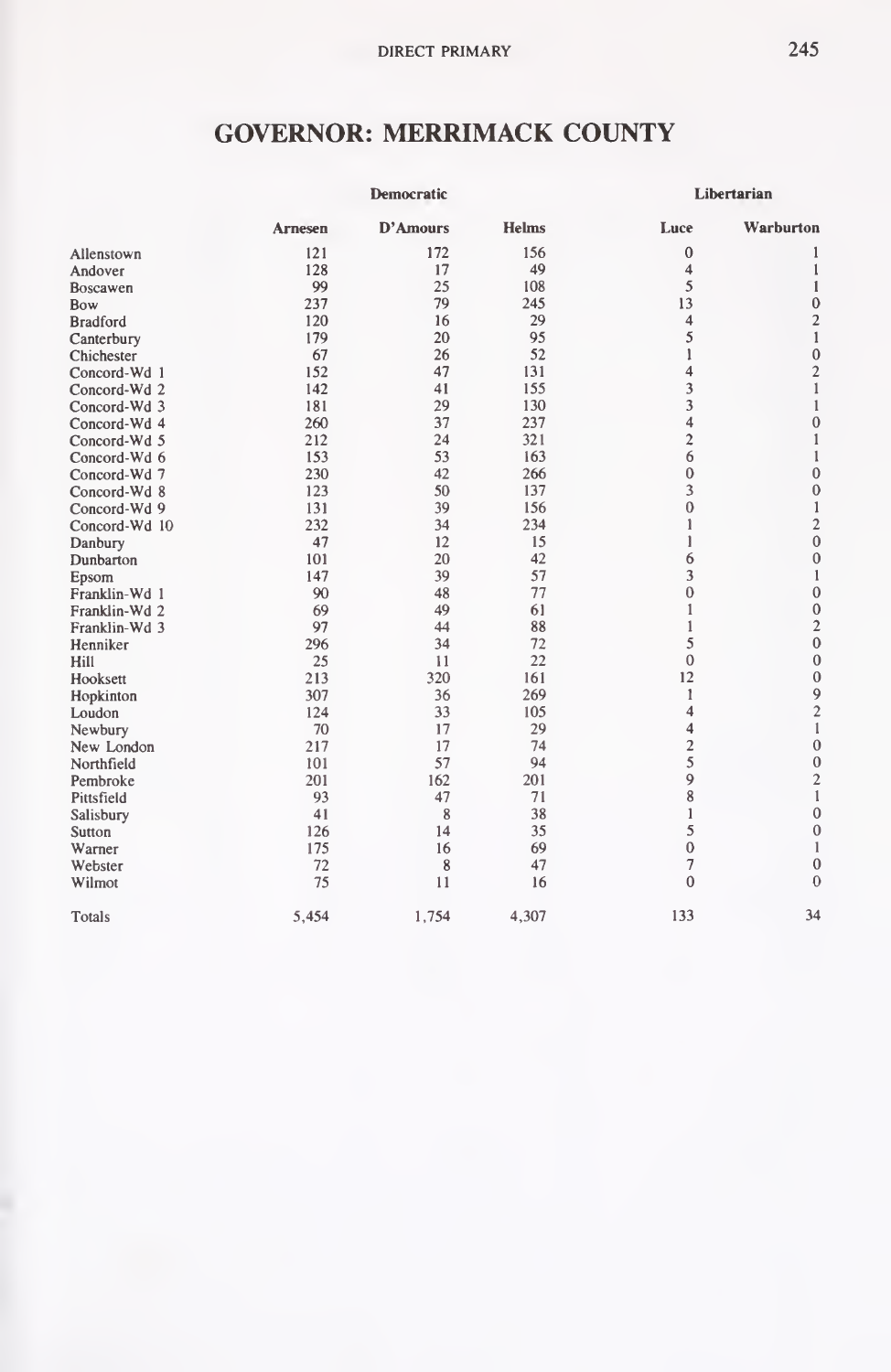## GOVERNOR: ROCKINGHAM COUNTY

|                 |             |                         | Kepublican |         |                          |
|-----------------|-------------|-------------------------|------------|---------|--------------------------|
|                 | Dupont, Jr. | Fisteag                 | Hager      | Merrill | <b>Newton</b>            |
| Atkinson        | 154         | $\overline{\mathbf{c}}$ | 66         | 228     | 8                        |
| Auburn          | 90          | 3                       | 71         | 377     | 6                        |
| Brentwood       | 93          | $\mathbf{0}$            | 61         | 172     | 11                       |
| Candia          | 71          | 4                       | 68         | 350     | $\boldsymbol{7}$         |
| Chester         | 55          | $\overline{2}$          | 51         | 276     | 6                        |
| Danville        | 63          | 3                       | 33         | 138     | 6                        |
| Deerfield       | 78          | $\mathbf 0$             | 129        | 288     | $\overline{7}$           |
| Derry           | 517         | 23                      | 477        | 1.441   | 32                       |
| East Kingston   | 31          | $\mathbf{1}$            | 36         | 107     | $\overline{\mathbf{3}}$  |
| Epping          | 99          | 3                       | 65         | 239     | 5                        |
| Exeter          | 467         | 17                      | 377        | 721     | 55                       |
| Fremont         | 64          | $\mathbf{0}$            | 63         | 176     | $\mathbf{1}$             |
| Greenland       | 109         | $\overline{0}$          | 106        | 176     | $\overline{2}$           |
| Hampstead       | 167         | 6                       | 164        | 438     | 13                       |
| Hampton         | 461         | $\overline{7}$          | 253        | 746     | 28                       |
| Hampton Falls   | 105         | 1                       | 49         | 156     | $\overline{4}$           |
| Kensington      | 79          | 4                       | 42         | 58      | $\theta$                 |
| Kingston        | 217         | 6                       | 126        | 421     | 11                       |
| Londonderry     | 335         | 3                       | 278        | 1,072   | 25                       |
| New Castle      | 72          | $\overline{2}$          | 42         | 75      | $\theta$                 |
| Newfields       | 34          | 1                       | 18         | 94      | $\mathbf{1}$             |
| Newington       | 80          | $\overline{2}$          | 26         | 32      | $\overline{\mathbf{c}}$  |
| Newmarket       | 143         | $\overline{c}$          | 87         | 187     | $\overline{4}$           |
| Newton          | 69          | $\overline{c}$          | 65         | 140     | $\overline{\mathcal{I}}$ |
| North Hampton   | 227         | $\overline{\mathbf{c}}$ | 133        | 307     | $\overline{4}$           |
| Northwood       | 78          | $\overline{0}$          | 108        | 247     | $\overline{4}$           |
| Nottingham      | 89          | $\overline{2}$          | 73         | 144     |                          |
| Plaistow        | 185         | 4                       | 86         | 262     | 20                       |
| Portsmouth Wd 1 | 66          | 1                       | 61         | 67      | 6                        |
| Portsmouth Wd 2 | 81          | ŀ                       | 75         | 104     | 5                        |
| Portsmouth Wd 3 | 60          | $\mathbf{0}$            | 52         | 103     | $\mathbf{1}$             |
| Portsmouth Wd 4 | 183         | 1                       | 107        | 182     | 6                        |
| Portsmouth Wd 5 | 141         | 1                       | 98         | 143     | $\overline{\phantom{a}}$ |
| Raymond         | 136         | $\overline{7}$          | 153        | 508     | 17                       |
| Rye             | 297         | 6                       | 199        | 346     | 16                       |
| Salem           | 507         | 14                      | 215        | 1,099   | 26                       |
| Sandown         | 83          | 6                       | 60         | 244     | $\overline{3}$           |
| Seabrook        | 161         | 5                       | 67         | 275     | 15                       |
| South Hampton   | 12          | 1                       | 18         | 44      | 1                        |
| Stratham        | 246         | ł                       | 160        | 345     | 10                       |
| Windham         | 261         | 3                       | 107        | 412     | 5                        |
| Totals          | 6,466       | 149                     | 4,525      | 12,940  | 397                      |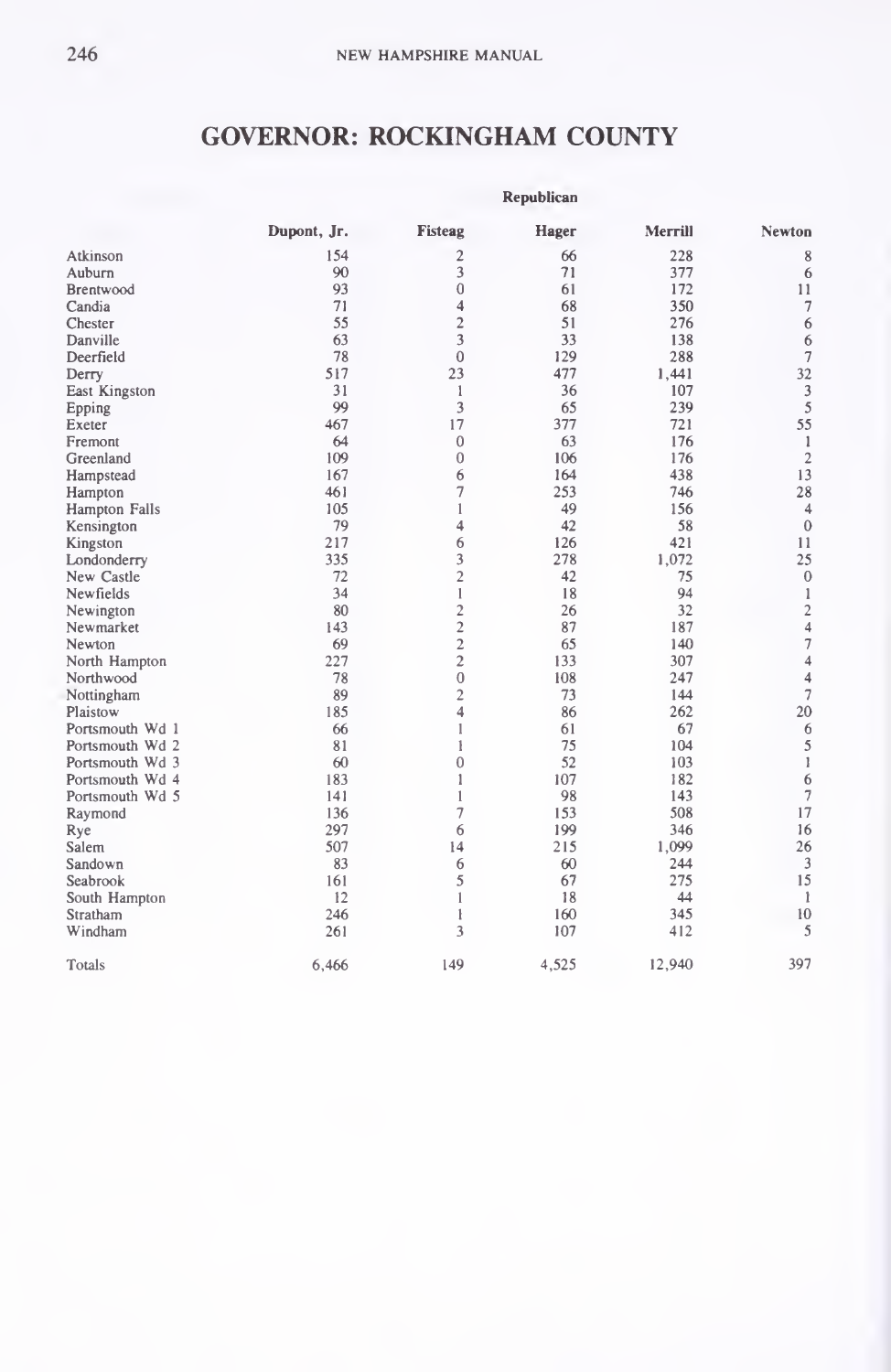#### GOVERNOR: ROCKINGHAM COUNTY

|                 |         | Democratic |                         |                         | Libertarian              |  |  |
|-----------------|---------|------------|-------------------------|-------------------------|--------------------------|--|--|
|                 | Arnesen | D'Amours   | Helms                   | Luce                    | Warburton                |  |  |
| Atkinson        | 99      | 68         | 74                      | 13                      | 5                        |  |  |
| Auburn          | 113     | 116        | 45                      | 8                       | 1                        |  |  |
| Brentwood       | 76      | 36         | 25                      | $\,$ 8 $\,$             | $\mathbf{1}$             |  |  |
| Candia          | 127     | 76         | 43                      | 12                      | 5                        |  |  |
| Chester         | 52      | 38         | 26                      | 10                      | $\overline{c}$           |  |  |
| Danville        | 58      | 51         | 21                      | 3                       | $\mathbf{1}$             |  |  |
| Deerfield       | 162     | 42         | 52                      | Ħ                       | 3                        |  |  |
| Derry           | 529     | 343        | 301                     | 52                      | $\overline{2}$           |  |  |
| East Kingston   | 49      | 25         | 15                      | $\mathbf{0}$            | $\mathbf{1}$             |  |  |
| Epping          | 143     | 102        | 76                      | $\overline{7}$          | 6                        |  |  |
| Exeter          | 650     | 243        | 195                     | 12                      | 6                        |  |  |
| Fremont         | 48      | 31         | 35                      | 6                       | $\frac{3}{2}$            |  |  |
| Greenland       | 120     | 64         | 62                      | $\overline{2}$          |                          |  |  |
| Hampstead       | 157     | 126        | 49                      | 12                      | I                        |  |  |
| Hampton         | 485     | 451        | 587                     | 17                      | $\overline{c}$           |  |  |
| Hampton Falls   | 74      | 39         | 14                      | 6                       | $\mathbf{1}$             |  |  |
| Kensington      | 89      | 22         | 24                      | 9                       | 1                        |  |  |
| Kingston        | 128     | 89         | 62                      | $\overline{\mathbf{4}}$ | $\overline{\phantom{a}}$ |  |  |
| Londonderry     | 463     | 227        | 194                     | 43                      | 4                        |  |  |
| New Castle      | 63      | 30         | 36                      | $\overline{4}$          | $\mathbf{0}$             |  |  |
| Newfields       | 75      | 23         | 19                      | 1                       | $\bf{0}$                 |  |  |
| Newington       | 37      | 15         | 15                      | $\mathbf{1}$            | $\mathbf{0}$             |  |  |
| Newmarket       | 416     | 161        | 143                     | 12                      | $\overline{4}$           |  |  |
| Newton          | 82      | 73         | 30                      | 5                       | $\mathbf{0}$             |  |  |
| North Hampton   | 174     | 99         | 95                      | 3                       | $\overline{c}$           |  |  |
| Northwood       | 95      | 38         | 42                      | 5                       | $\overline{2}$           |  |  |
| Nottingham      | 190     | 36         | 40                      | $\overline{2}$          | $\mathbf{1}$             |  |  |
| Plaistow        | 136     | 153        | 71                      | 6                       | $\mathbf{1}$             |  |  |
| Portsmouth Wd 1 | 189     | 105        | 64                      | 4                       | $\mathbf{0}$             |  |  |
| Portsmouth Wd 2 | 391     | 145        | 114                     | 11                      | 1                        |  |  |
| Portsmouth Wd 3 | 138     | 107        | 51                      | $\theta$                | $\bf{0}$                 |  |  |
| Portsmouth Wd 4 | 211     | 149        | 112                     | 11                      | 1                        |  |  |
| Portsmouth Wd 5 | 360     | 78         | 138                     | 9                       | $\overline{0}$           |  |  |
| Raymond         | 195     | 142        | 93                      | 19                      | 20                       |  |  |
| Rye             | 217     | 145        | 118                     | 10                      | $\mathbf{1}$             |  |  |
| Salem           | 490     | 681        | 306                     | 31                      | 11                       |  |  |
| Sandown         | 63      | 58         | 36                      | 8                       | $\overline{4}$           |  |  |
| Seabrook        | 164     | 158        | 102                     | 10                      | $\mathbf{1}$             |  |  |
| South Hampton   | 43      | 15         | $\overline{\mathbf{4}}$ | 3                       | $\mathbf 0$              |  |  |
| Stratham        | 185     | 61         | 84                      | 10                      | $\mathbf{0}$             |  |  |
| Windham         | 201     | 110        | 83                      | 17                      | $\overline{c}$           |  |  |
| Totals          | 7,737   | 4,771      | 3.696                   | 417                     | 105                      |  |  |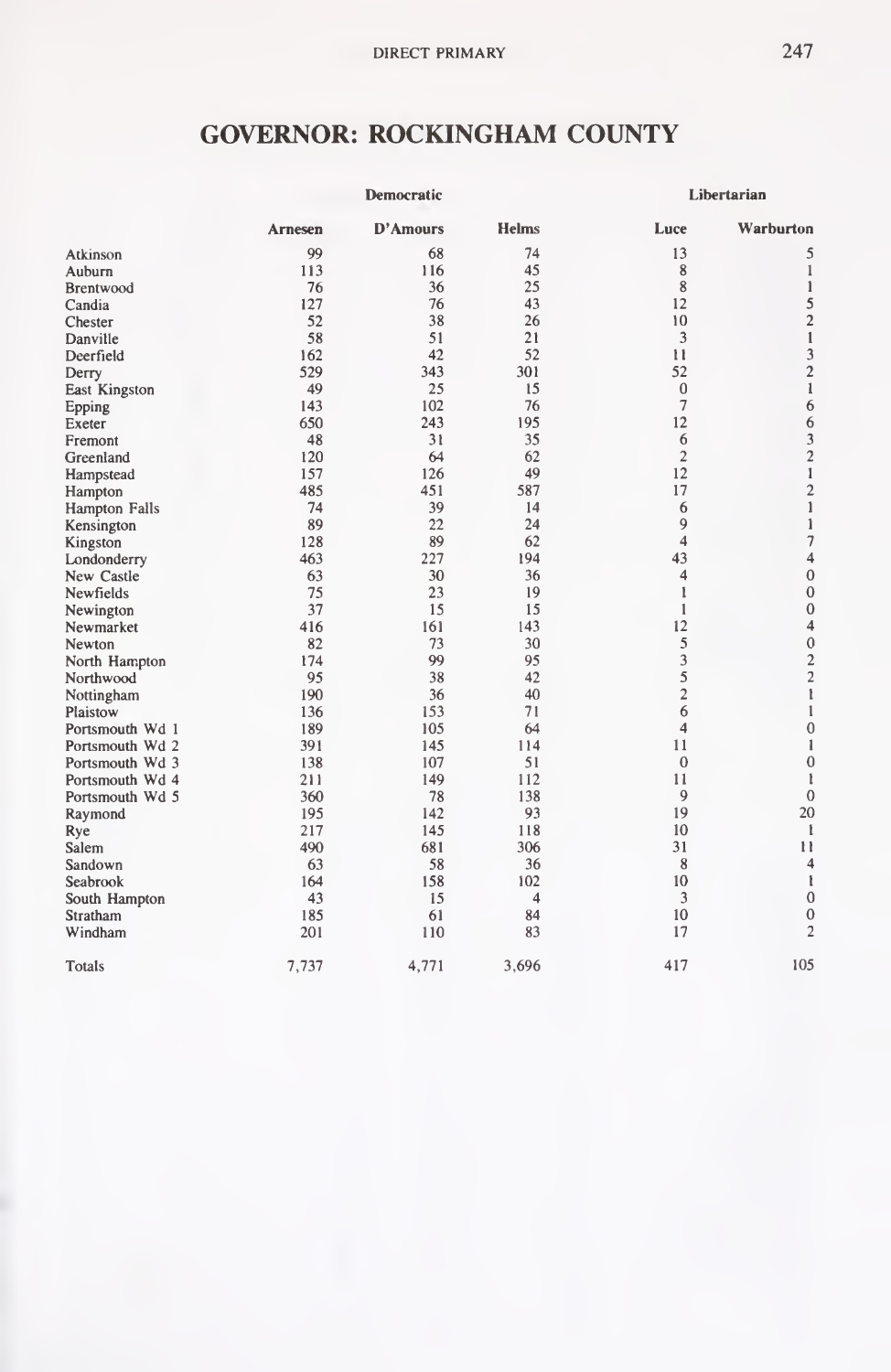#### GOVERNOR: STRAFFORD COUNTY

|                  | <b>Kepublican</b> |                |                |         |                                            |  |  |  |
|------------------|-------------------|----------------|----------------|---------|--------------------------------------------|--|--|--|
|                  | Dupont, Jr.       | Fisteag        | <b>Hager</b>   | Merrili | Newton                                     |  |  |  |
| Barrington       | 232               | 6              | 97             | 193     | 3                                          |  |  |  |
| Dover-Wd 1       | 222               | $\theta$       | 47             | 148     | $\overline{\mathbf{c}}$                    |  |  |  |
| Dover-Wd 2       | 93                | $\Omega$       | 28             | 84      | ı                                          |  |  |  |
| Dover-Wd 3       | 250               | $\overline{c}$ | 81             | 143     | 3                                          |  |  |  |
| Dover-Wd 4       | 223               | 4              | 64             | 118     | $\overline{c}$                             |  |  |  |
| Dover-Wd 5       | 193               | 3              | 43             | 114     | 4                                          |  |  |  |
| Dover-Wd 6       | 192               | 0              | 50             | 117     | $\mathbf{0}$                               |  |  |  |
| Durham           | 326               | 2              | 201            | 223     | 6                                          |  |  |  |
| Farmington       | 163               | $\overline{2}$ | 56             | 157     |                                            |  |  |  |
| Lee              | 121               | $\overline{c}$ | 95             | 137     | $\begin{array}{c} 3 \\ 3 \\ 2 \end{array}$ |  |  |  |
| Madbury          | 82                | $\overline{c}$ | 40             | 51      |                                            |  |  |  |
| Middleton        | 25                | $\theta$       | 12             | 41      | $\overline{0}$                             |  |  |  |
| Milton           | 126               | $\overline{c}$ | 34             | 116     | $\frac{2}{0}$                              |  |  |  |
| New Durham       | 121               | $\overline{2}$ | 32             | 94      |                                            |  |  |  |
| Rochester-Wd 1   | 222               |                | 54             | 129     | 6                                          |  |  |  |
| Rochester-Wd 2   | 394               |                | 49             | 108     | 4                                          |  |  |  |
| Rochester-Wd 3   | 228               |                | 57             | 146     |                                            |  |  |  |
| Rochester-Wd 4   | 218               |                | 38             | 101     | 30                                         |  |  |  |
| Rochester-Wd 5   | 266               |                | 37             | 117     | 5                                          |  |  |  |
| Rollinsford      | 91                |                | 27             | 62      | 3                                          |  |  |  |
| Somersworth-Wd 1 | 78                |                | 25             | 53      |                                            |  |  |  |
| Somersworth-Wd 2 | 56                |                | 14             | 38      | $\mathbf{0}$                               |  |  |  |
| Somersworth-Wd 3 | 55                |                | 10             | 43      | $\overline{0}$                             |  |  |  |
| Somersworth-Wd 4 | 47                | Ω              | 9              | 35      |                                            |  |  |  |
| Somersworth-Wd 5 | 22                | 0              | $\overline{7}$ | 27      | $\overline{2}$                             |  |  |  |
| Strafford        | 139               |                | 68             | 117     | 4                                          |  |  |  |
| Totals           | 4,185             | 35             | 1,275          | 2,712   | 88                                         |  |  |  |

|                  |         | Democratic |       |                         | Libertarian                                |
|------------------|---------|------------|-------|-------------------------|--------------------------------------------|
|                  | Arnesen | D'Amours   | Helms | Luce                    | Warburton                                  |
| Barrington       | 281     | 120        | 80    | 10                      | 2                                          |
| Dover-Wd 1       | 184     | 168        | 77    | 1                       | 1                                          |
| Dover-Wd 2       | 147     | 122        | 52    | 6                       | 3                                          |
| Dover-Wd 3       | 200     | 164        | 88    |                         | $\overline{0}$                             |
| Dover-Wd 4       | 200     | 111        | 62    | 3                       |                                            |
| Dover-Wd 5       | 155     | 114        | 54    | $\overline{c}$          | $\mathbf{0}$                               |
| Dover-Wd 6       | 169     | 105        | 44    | $\overline{c}$          | $\theta$                                   |
| Durham           | 834     | 70         | 117   | 4                       |                                            |
| Farmington       | 105     | 129        | 55    | 5                       | $\mathbf{0}$                               |
| Lee              | 356     | 49         | 64    | 6                       | $\overline{0}$                             |
| Madbury          | 86      | 26         | 30    | $\overline{\mathbf{c}}$ | 1                                          |
| Middleton        | 33      | 25         | 9     | $\overline{c}$          |                                            |
| Milton           | 77      | 99         | 38    | 5                       | $\begin{array}{c} 2 \\ 2 \\ 0 \end{array}$ |
| New Durham       | 65      | 34         | 27    |                         |                                            |
| Rochester-Wd 1   | 164     | 180        | 66    | $\overline{c}$          | $\overline{\mathbf{3}}$                    |
| Rochester-Wd 2   | 138     | 150        | 86    | 6                       |                                            |
| Rochester-Wd 3   | 130     | 159        | 56    | 5                       |                                            |
| Rochester-Wd 4   | 123     | 256        | 106   | 5                       | $\frac{5}{2}$                              |
| Rochester-Wd 5   | 137     | 161        | 80    | 8                       |                                            |
| Rollinsford      | 97      | 93         | 33    | 8                       | 1                                          |
| Somersworth-Wd 1 | 66      | 96         | 33    | 4                       |                                            |
| Somersworth-Wd 2 | 50      | 115        | 44    | $\Omega$                | 0                                          |
| Somersworth-Wd 3 | 55      | 112        | 40    | 0                       | $\mathbf{0}$                               |
| Somersworth-Wd 4 | 47      | 103        | 52    |                         |                                            |
| Somersworth-Wd 5 | 42      | 92         | 35    |                         | $\mathbf{0}$                               |
| Strafford        | 137     | 43         | 52    |                         | $\theta$                                   |
| Totals           | 4.078   | 2.896      | 1.480 | 106                     | 28                                         |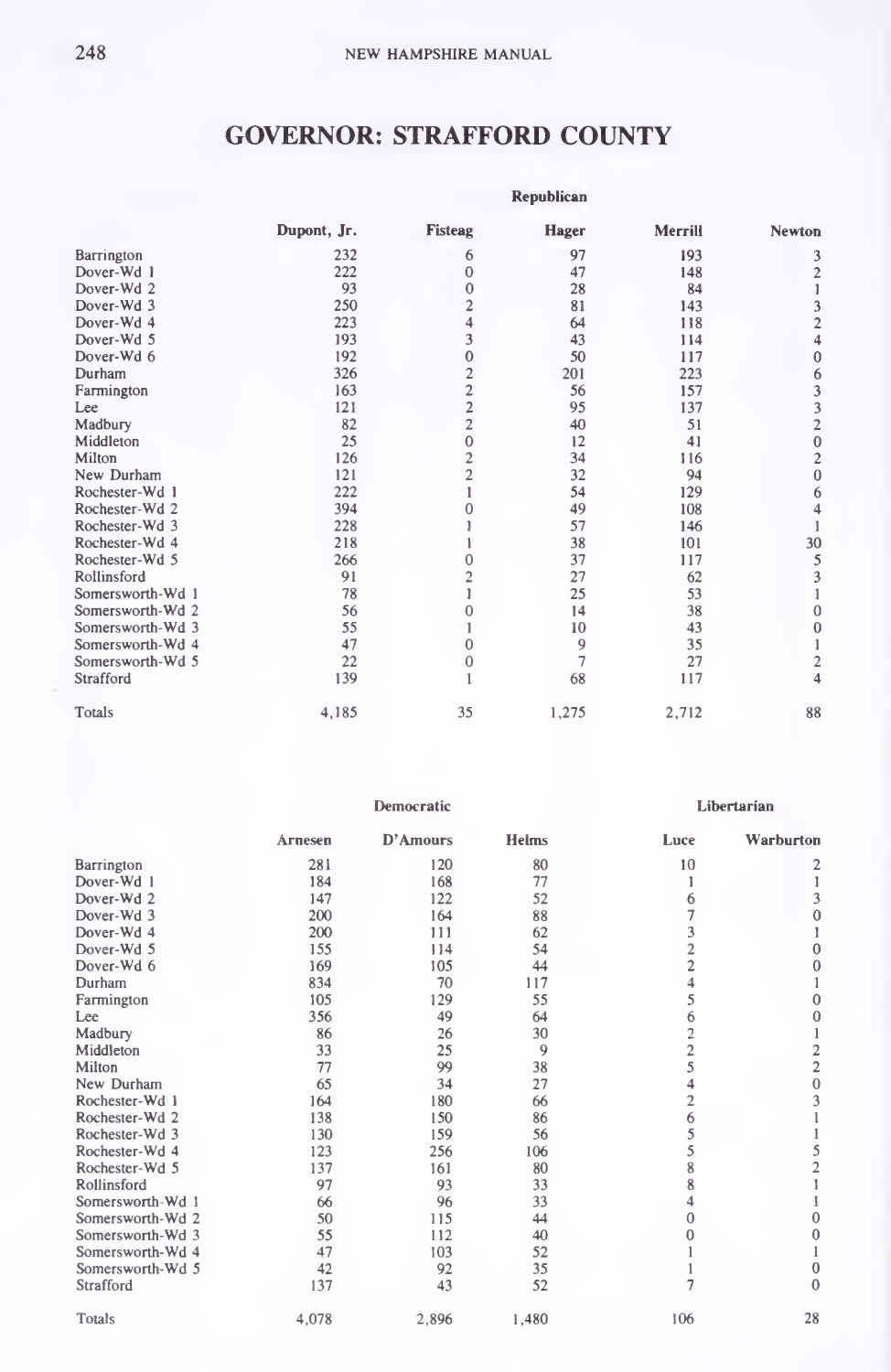# GOVERNOR: SULLIVAN COUNTY

|                | Republican  |         |              |         |                |  |  |  |
|----------------|-------------|---------|--------------|---------|----------------|--|--|--|
|                | Dupont, Jr. | Fisteag | <b>Hager</b> | Merrill | <b>Newton</b>  |  |  |  |
| Acworth        | 21          | 0       | 28           | 41      | $\bf{0}$       |  |  |  |
| Charlestown    | 67          |         | 93           | 160     | $\overline{7}$ |  |  |  |
| Claremont-Wd 1 | 39          |         | 53           | 143     | 3              |  |  |  |
| Claremont-Wd 2 | 90          |         | 104          | 206     | 9              |  |  |  |
| Claremont-Wd 3 | 64          |         | 58           | 120     | 8              |  |  |  |
| Cornish        | 28          |         | 39           | 62      | $\overline{2}$ |  |  |  |
| Croydon        | 15          |         | 12           | 30      |                |  |  |  |
| Goshen         | 22          |         | 20           | 23      | 3              |  |  |  |
| Grantham       | 52          |         | 115          | 151     |                |  |  |  |
| Langdon        | 13          |         | 10           | 21      | 4              |  |  |  |
| Lempster       | 15          |         | 17           | 105     | $\overline{c}$ |  |  |  |
| Newport        | 127         |         | 105          | 265     | 13             |  |  |  |
| Plainfield     | 32          |         | 45           | 80      | 3              |  |  |  |
| Springfield    | 24          |         | 27           | 64      | $\overline{c}$ |  |  |  |
| Sunapee        | 17          | 12      | 136          | 249     |                |  |  |  |
| Unity          | 16          |         | 18           | 33      | 3              |  |  |  |
| Washington     | 17          |         | 15           | 72      | 0              |  |  |  |
| Totals         | 659         | 37      | 895          | 1,825   | 62             |  |  |  |

|                |         | Democratic |       |      | Libertarian |
|----------------|---------|------------|-------|------|-------------|
|                | Arnesen | D'Amours   | Helms | Luce | Warburton   |
| Acworth        | 83      |            | 6     |      | $\bf{0}$    |
| Charlestown    | 190     | 47         | 46    |      | 0           |
| Claremont-Wd 1 | 211     | 69         | 51    |      | 0           |
| Claremont-Wd 2 | 231     | 48         | 88    |      | $\theta$    |
| Claremont-Wd 3 | 223     | 134        | 59    |      | 0           |
| Cornish        | 136     | 11         | 15    |      |             |
| Croydon        | 23      |            |       |      |             |
| Goshen         | 45      |            | 19    |      | 0           |
| Grantham       | 96      |            | 24    |      | 0           |
| Langdon        | 22      |            |       |      | 0           |
| Lempster       | 35      |            | 11    |      |             |
| Newport        | 298     | 62         | 78    |      |             |
| Plainfield     | 237     | 11         | 20    |      |             |
| Springfield    | 57      | 6          | 11    |      |             |
| Sunapee        | 175     | 32         | 68    |      | 0           |
| Unity          | 57      | 12         | 21    |      |             |
| Washington     | 41      | 5          |       |      | $\theta$    |
| Totals         | 2.160   | 472        | 532   | 18   | 6           |